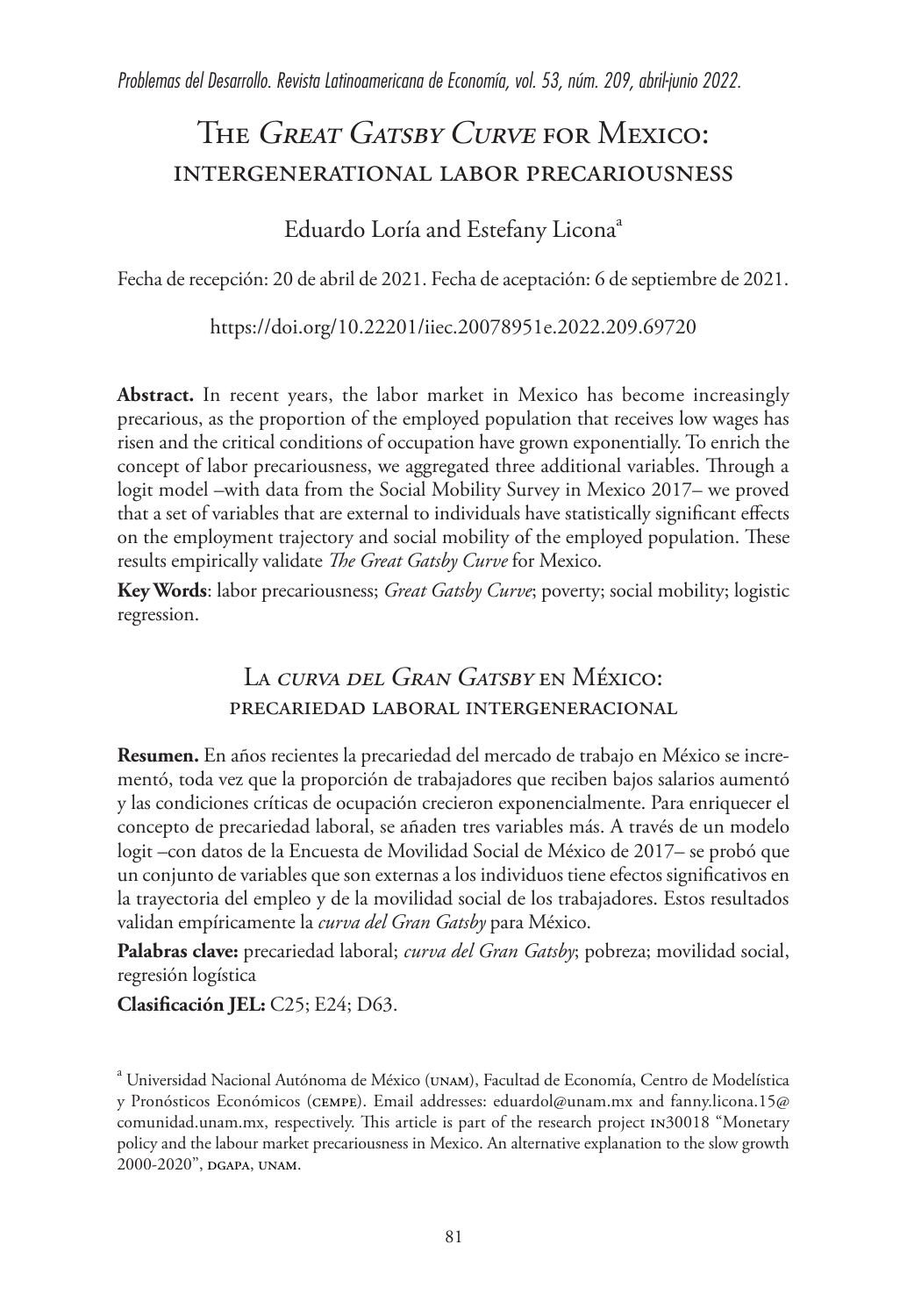*One thing's sure and nothing's surer. The rich get richer and the poor get –children. In the meantime, In between time–.*

> Scott Fitzgerald *The Great Gatsby*

#### **1. Introduction**

The Mexican labor market –up to 2019– improved in terms of the reduction of unemployment and informality rates since the *Great Recession* (GR) of 2009. Nevertheless, the working and living conditions of an important and growing part of the occupied population have significantly deteriorated at a rather fast pace. Between 2005Q1 and 2019Q4, the proportion of occupied individuals that, for reasons beyond their control, has either extremely long or short workdays with little remuneration (Rate of Critical Conditions of Occupation, RCCO),<sup>1</sup> went from 15.06 to 18.80% of the employed population, while the segment that earns one minimum wage in relation to the one that earns more than five (Minimum Wage Ratio, MWR) increased from 1.44 to 2.52 times.

According to De Oliveira (2006), labor precariousness is a multidimensional concept that involves much more than perceiving low remuneration and having exceedingly short or long workdays. We supplement this definition by considering additional dimensions: no written contract, no benefits,<sup>2</sup> no social security, $3$  and different forms of labor flexibility.

Although investment in human capital<sup>4</sup> reflects a choice out of a number of limited alternatives, it is necessary to consider that people with the lowest

 $1$  "Proportion of occupied individuals who work less than thirty-five hours per week due to market reasons, who work more than thirty-five hours per week with a monthly income below than the minimum wage, or those who work more than forty-eight hours per week, earning less than two minimum wages" (National Institute of Statistics and Geography [INEGI, by its acronym in Spanish], 2020a). 2 Bonus, paid vacations, profit sharing, housing credit, personal loans, daycare, retirement savings,

and private health insurance.<br><sup>3</sup> According to the National Council for the Evaluation of Social Development Policy (CONEVAL, by

its acronym in Spanish, 2019a, p. 51), social security is the "set of mechanisms designed to grant means of livelihood to the individuals and their families in light of eventualities such as accidents

or illnesses, or circumstances that are socially acknowledged like old age and pregnancy". <sup>4</sup> Becker (1994) conceives human capital as all those activities that influence the population's best future in terms of income. These activities include investment in education and job training that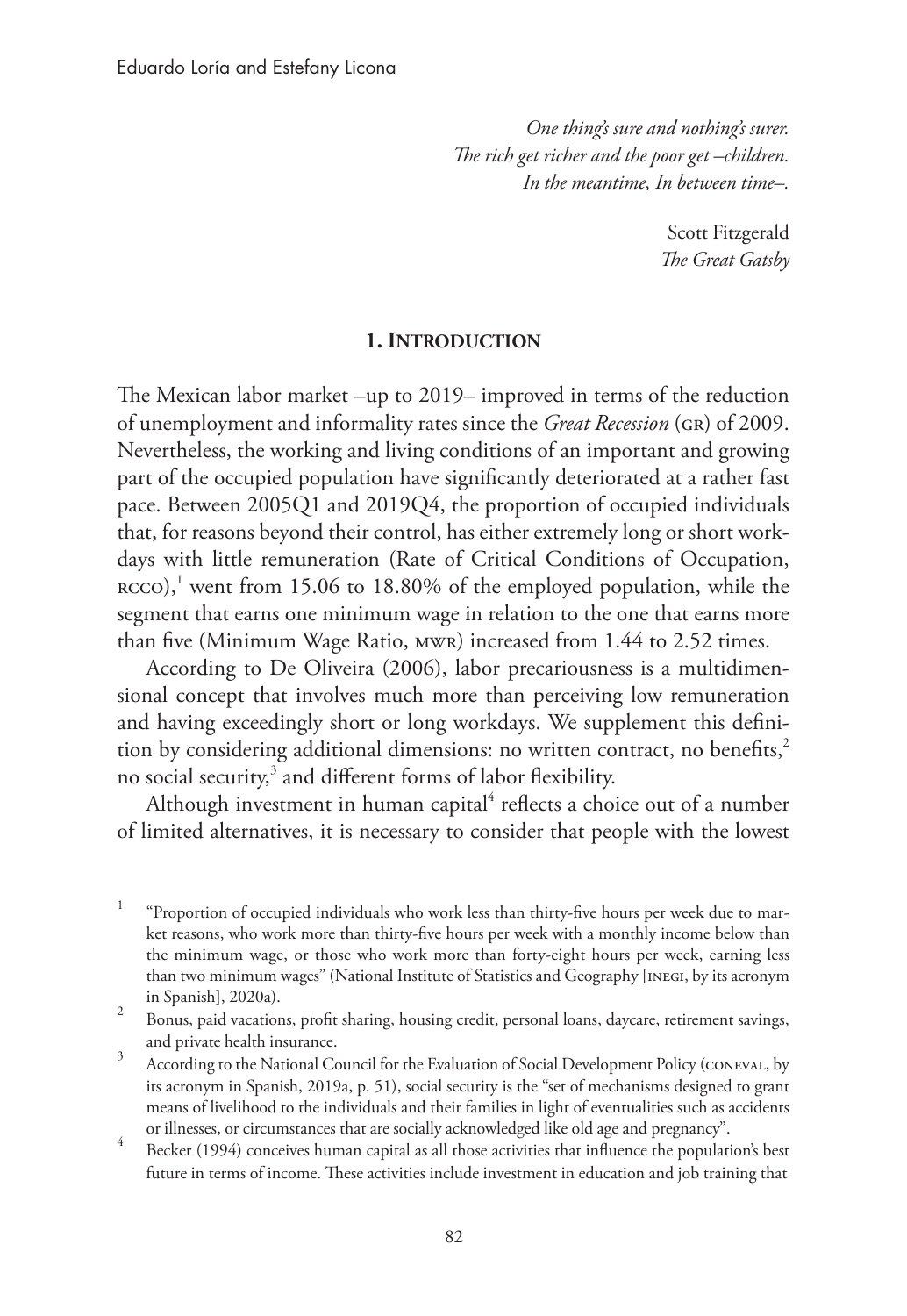socioeconomic status have greater difficulties to choose, due to the existence of a *trade-off* between the early urgency to generate income for the household and the desire to stay in school. This part of the population is prone to having an early entry into the labor market, which commonly makes them occupy themselves in minor quality jobs for a low remuneration. This will hardly lead to a successful professional future.

The first job is crucially involved in this situation, regarding its consequences and its impact on the (future) work trajectory. For this sector of the population, in the most fortunate segments, socioeconomic and geographical conditions of origin (residence), and the parents' educational attainment –which are, of course, factors completely beyond the individuals' control– as well as the type of labor insertion (first-job conditions) will have strong implications on workers' professional development.

This hypothesis was first raised by Krueger (2012). Since then, literature refers to it as The *Great Gatsby Curve* (GGC), which associates a person's initial conditions of inequality, and their future possibilities of moving upwards along the socioeconomic ladder in the labor market scale in comparison to their parents (intergenerational social mobility).

In order to empirically (econometrically) prove the impact of these factors on labor precariousness, we use the Social Mobility Survey conducted in Mexico 2017 (SMS, henceforth) (CEEY, 2019a), which builds a wide, solid database that reveal interviewees' circumstances in terms of their parents' educational attainment, their work trajectory, the geographic region of residence, and their parents' conditions of poverty. The SMS is representative and, therefore, suitable for our analysis at the national level for both men and women, 25-65 years of age, because it contains retrospective information about the socioeconomic situation of two generations, and has one section dedicated to the work trajectory, which also shows the dynamic effects of the first job and the working conditions.

Through a *logit* model, we empirically prove that sex, region of residence, the father's education level, the working conditions of the first job, and the socioeconomic status of the household of origin (poverty) impact the probability of having a precarious job. Particularly, we prove that it is the first job (in precarious conditions), followed by the father's educational attainment, which mostly augments the probability of remaining in such a condition.

improve the worker's abilities and knowledge. According to Boisier (2001), this set of activities is rated in the labor market. A broad approximation of the human capital measurement can be obtained by educational attainment (years of schooling).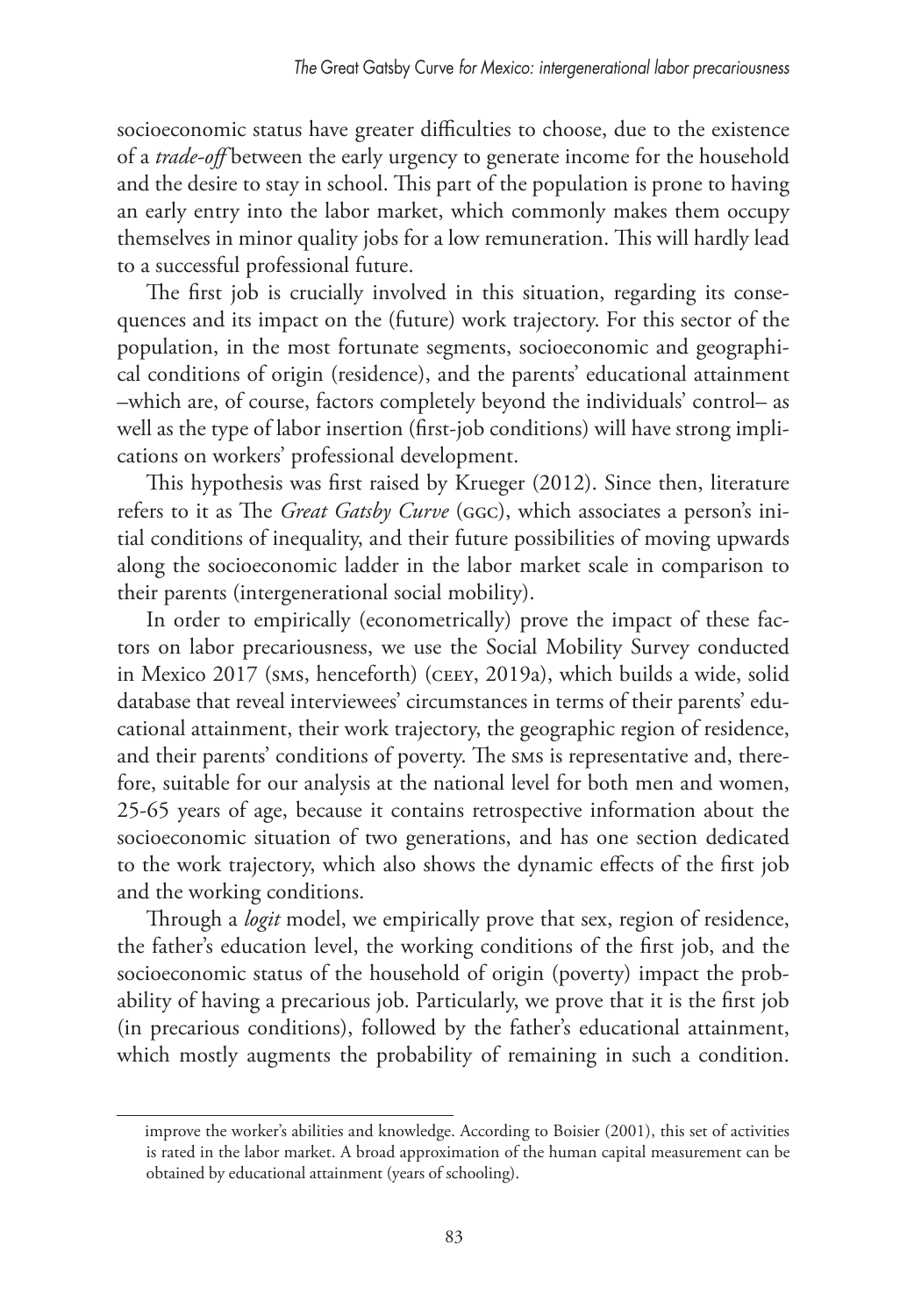These results go hand in hand with the GGC hypothesis and are rather relevant since the insertion in the labor market through a precarious job implies a set of conditions that represent a disadvantage to their future. This condition restrains both income and access to social security to face contingencies and economic crises, which may also predispose families to fall into poverty or to remain in it.

The structure of this document is as follows. In the next section, we review the literature around GGC and labor precariousness. To enrich this concept, we employ the next crucial dimensions: access to social security and health services, type of job contract, benefits, workday, and income (RCCO and MWR), as well as labor flexibility. In the third section, we analyze the stylized facts that reveal that Mexican labor market moves rapidly into precariousness. The fourth section deals with the econometric issues (*logit* model). In section five, we discuss the main results concerning our hypothesis. Finally, in section six, we highlight the main conclusions and make further comments.

#### **2. Literature review**

The GGC originally estimates the probability of intergenerational transmission of an individual's socioeconomic situation to their descendants (this probability is known in literature as social mobility). Inequality (in terms of income, education, and, in general, initial opportunities) plays a central, though not decisive, role in the dynamics of this phenomenon. The GGC claims the existence of a direct relationship between the inequality of opportunities and the difficulty of experiencing socioeconomic improvement. Overcoming this condition demands extraordinary relative efforts from the least fortunate groups in order to leave margination and poverty.

This was precisely what Krueger (2012) proved for the United States and for a group of twelve developed countries. Despite the lack of an explanation around the transmission mechanism, the author's contribution became relevant and triggered a series of empirical studies that attempted to contrast his results.

Corak (2013) sustained the hypothesis through a *cross-section* for a group of twenty-two countries. Bishop *et al.* (2014) proved it for a larger sample of countries; however, although they obtained statistically significant results, their adjustment was qualified as "poor". Jerrim and Macmillan (2015) used data from twenty-three countries that are members of the Organization for Economic Cooperation and Development (OECD) and concluded that educa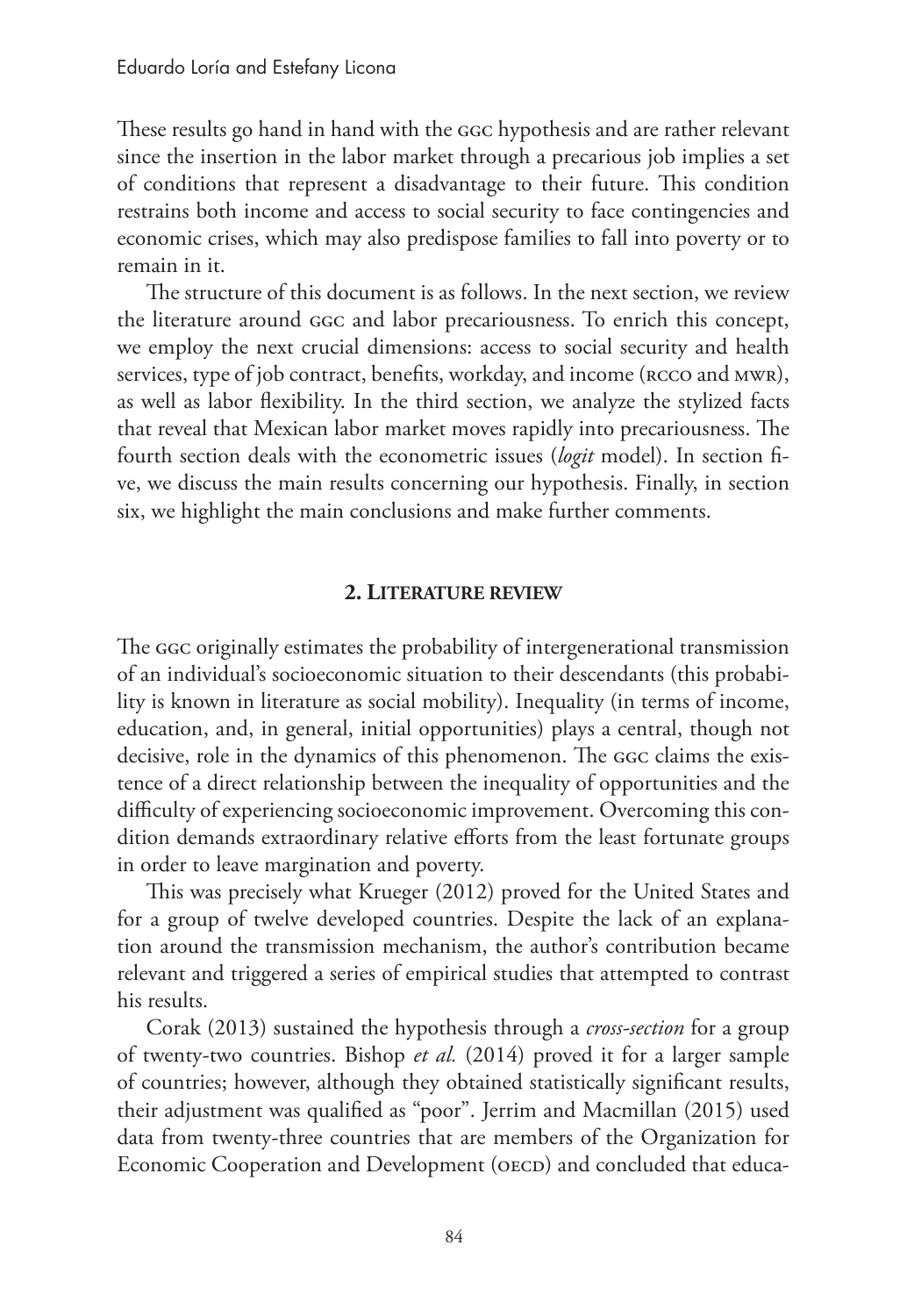tion is the main channel in the relationship between intergenerational mobility and inequality.

Brahim and McLeod (2016) corroborated the existence of the curve for Latin American countries. The authors asserted that the explanation of the decreasing tendency of inequality in most countries can be found in the improvement of the population's living conditions and the raise of social mobility among generations. By a random-effects regression for panel data, they demonstrated that this outcome resulted from the concentration of public spending in education, and the subsequent enhancing of coverage that benefited the most vulnerable households, despite the evident delay in educational quality.5

Staley and Yanoletzky (2016) proved the GGC hypothesis for twenty-seven countries (both developed and developing) and found a statistically significant correlation. They concluded that children who grew in unequal societies in 1981 were less prone to experiencing ascending mobility by 2018.

Based on information from a heterogeneous group of thirty countries, we estimate the curve for 2018 (see figure 1). It demonstrates the clear existence of a negative relationship between inequality–measured by the Gini Coefficient–and intergenerational mobility of income, in which the latter shows the probability of inheriting the socioeconomic results from the previous generation (parents).<sup>6</sup>

It is still necessary to address the mechanism that rules the relationship. There is an ongoing discussion that focuses on the importance of the level of household income and the human capital investment as well as their effects on inequality and the intergenerational socioeconomic transmission. The quality of prenatal care that impacts considerably the cognitive skills (Becker, 2011), the investment in education and human capital (Garner and Raudenbush, 1991), the differences in academic skills (Marks, 2014) and future aspirations (Sikora and Saha, 2007), are some of the ways in which GGC reflects "the outcome of a whole host of ways that inequality of incomes affects children" (Corak, 2013, p. 13). This author claims that inequality reduces social mobility because it determines the opportunities and incentives that, at the same time, are associated to the institutional order and the degree of socioeconomic development in which individuals grow.

<sup>5</sup> Educational deficiency in Latin American countries is shown by the respective results in the PISA Test (Schleicher, 2018).

<sup>6</sup> It is calculated by subtracting 1 minus the intergenerational income elasticity between parents and children. The more persistent the income relationship, the lower the intergenerational mobility.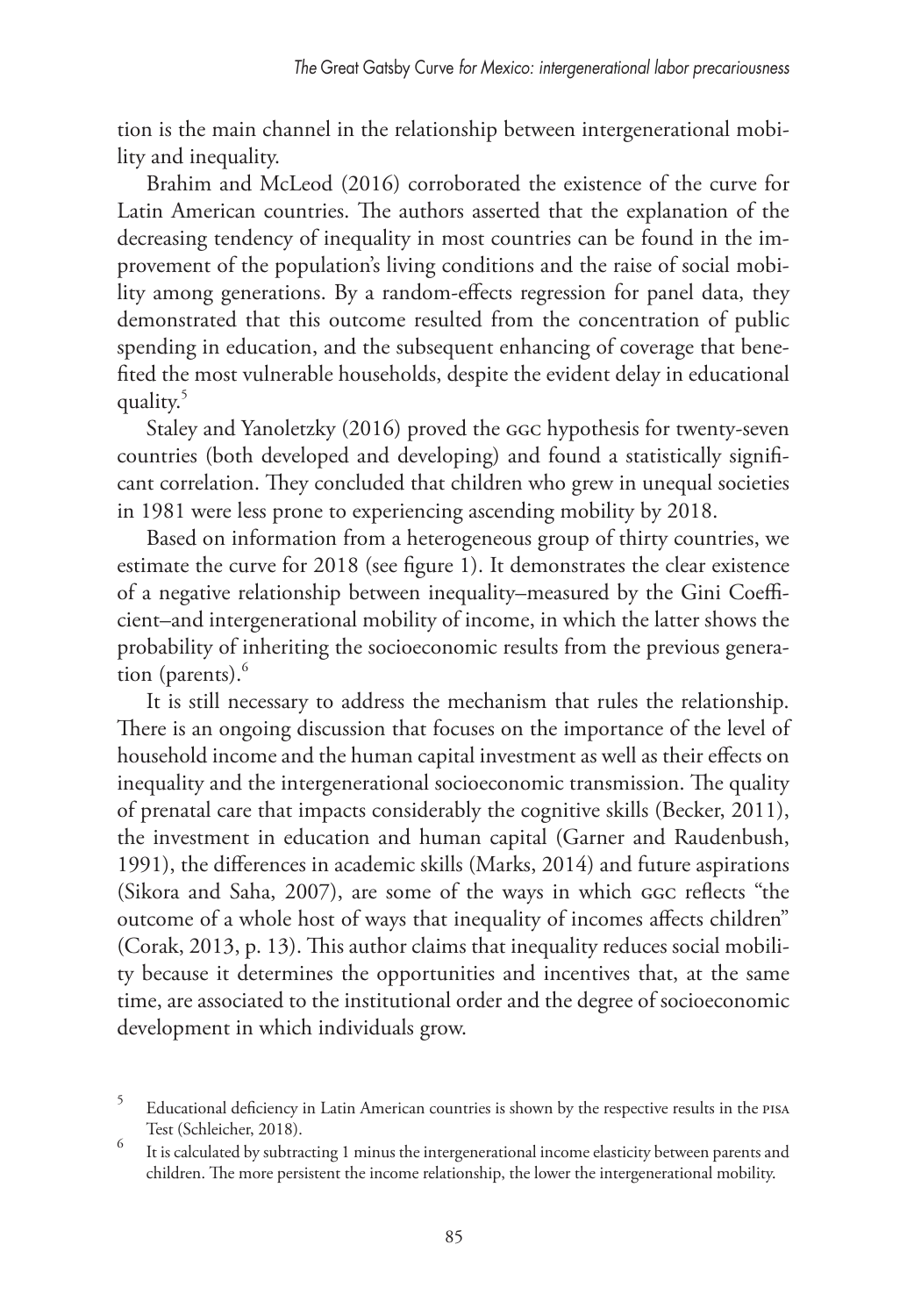

Figure 1. The *Great Gatsby Curve* for thirty countries, 2018



Source: own calculations with data from OECD (2018), Solt (2019); for Mexico from CEEY (2019a).

Atkinson (2015, p. 11) states that it is important to differentiate inequality of outcome (*ex-post*) from inequality of opportunities (*ex-ante*). The former refers to income inequality (commonly measured with the Gini Coefficient) which configures the future conditions of inequality, so that "the beneficiaries of inequality of outcome today can transmit an unfair advantage to their children tomorrow". In contrast, inequality of opportunities relates to the concerns around the individuals' having the same starting point. Roemer (2002) gave the name of "circumstances" to all those factors that are beyond people's control and that have a relevant impact on their fates. When inequality exists in the previous generation, it determines the inequality of opportunities for the next one.

In this sense, it is plausible to consider that, in a society where there is equality of opportunities, the weight of the circumstances is minimum (Corak, 2013; Ferreira and Peragine, 2015). Therefore, it would be acceptable to think of a more or less homogeneous equality of outcome (both economic and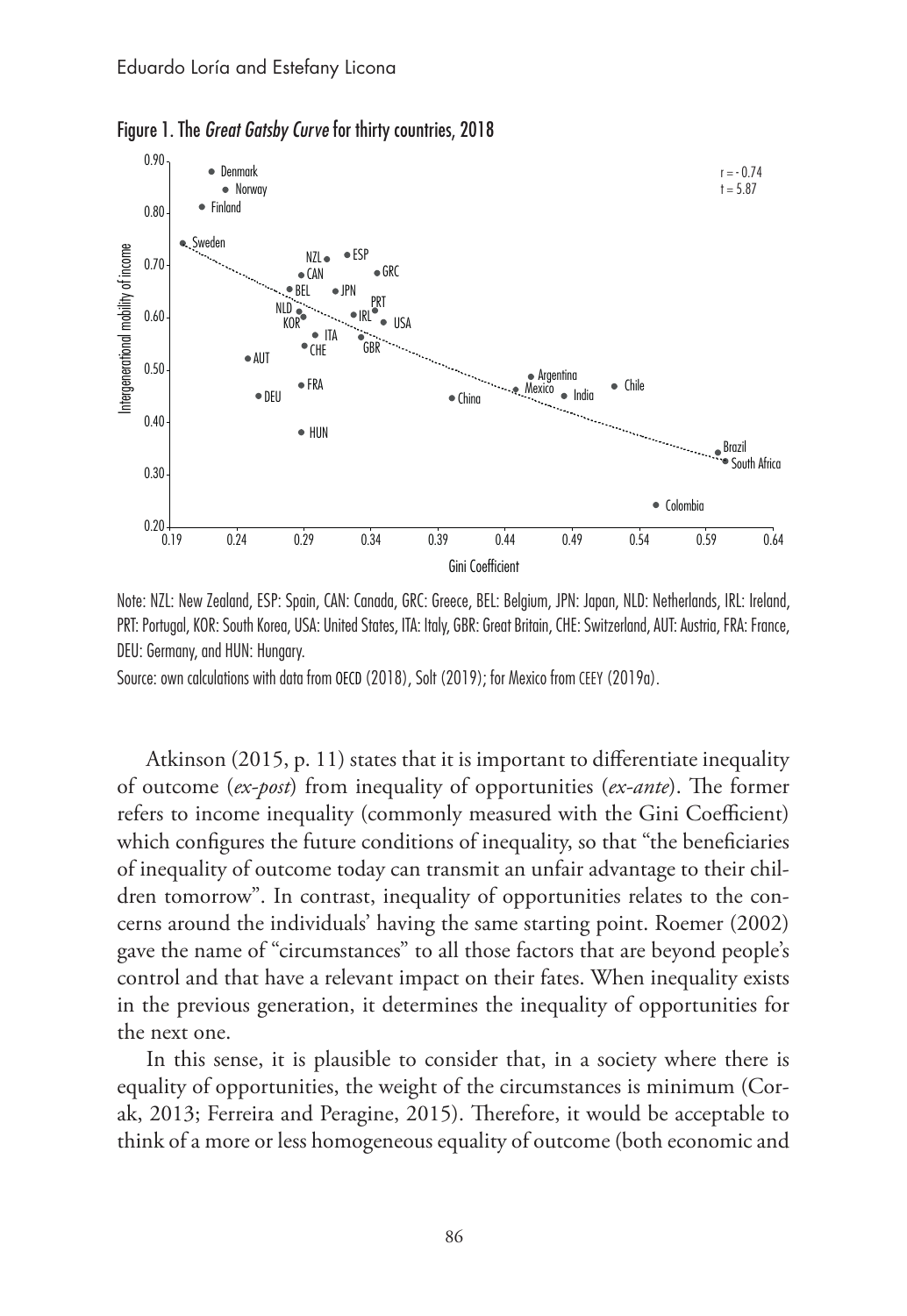social), which would be reflected in levels and trajectories related to per capita Gross Domestic Product (GDP) growth (Aiyar and Ebeke, 2019).

In this sense, it seems unquestionable that the structure (characteristics) of the labor market plays a central role inasmuch as it can perpetuate or modify the socioeconomic conditions of origin. The labor market is the main mechanism of income and life opportunities for most of the population since it determines consumption alternatives and, in consequence, living conditions for the present and the future.

According to Gallie and Paugam (2003), and Bayón (2006) labor market precariousness is a multidimensional concept which involves, simultaneously and bidirectionally, life and work circumstances and refers to the working conditions (in terms of quality and remuneration) and their effects on satisfaction and life prospects.

Bayón (2006) analyzed labor precariousness in Argentina and Mexico and argued that, due to the long-lasting macroeconomic crisis of the 1980s (the *Lost Decade*), the labor market got worse in both countries during the 1990s. Nevertheless, deterioration adopted different characteristics in each country. While unemployment increased in Argentina, in Mexico the effects resulted in a combination of a relatively low unemployment rate –in relation to other countries– along with a strong wage reduction and growth of the informal sector.

Guadarrama *et al.* (2012) pointed out that Mexico has an extensively heterogeneous labor market. They noted that this characteristic is reflected in the increased job insecurity, lack of social protection, and low remunerations, which exposes the population to rather limited and vulnerable living conditions. The authors agree with Bayón (2006) in that in Mexico, the main problem is labor precariousness rather than unemployment.

In addition to the expansion of the concept of labor precariousness, Solís (2016) associated it to the raise in the proportion of salaried workers who, without a written contract or with temporal contracts, lack such benefits as health services, paid holidays, or bonus, and receive low wages. He stated that precarious job conditions are typical of self-employed activities with low productivity and remuneration.

De Oliveira (2006, p. 40) stated that labor precariousness can be analyzed through three dimensions: *a)* the economic dimension, which is related to job availability and adequate income; *b)* the normative dimension, which refers to the promotion of workers' rights; and *c)* the labor-security dimension, which implies social protection.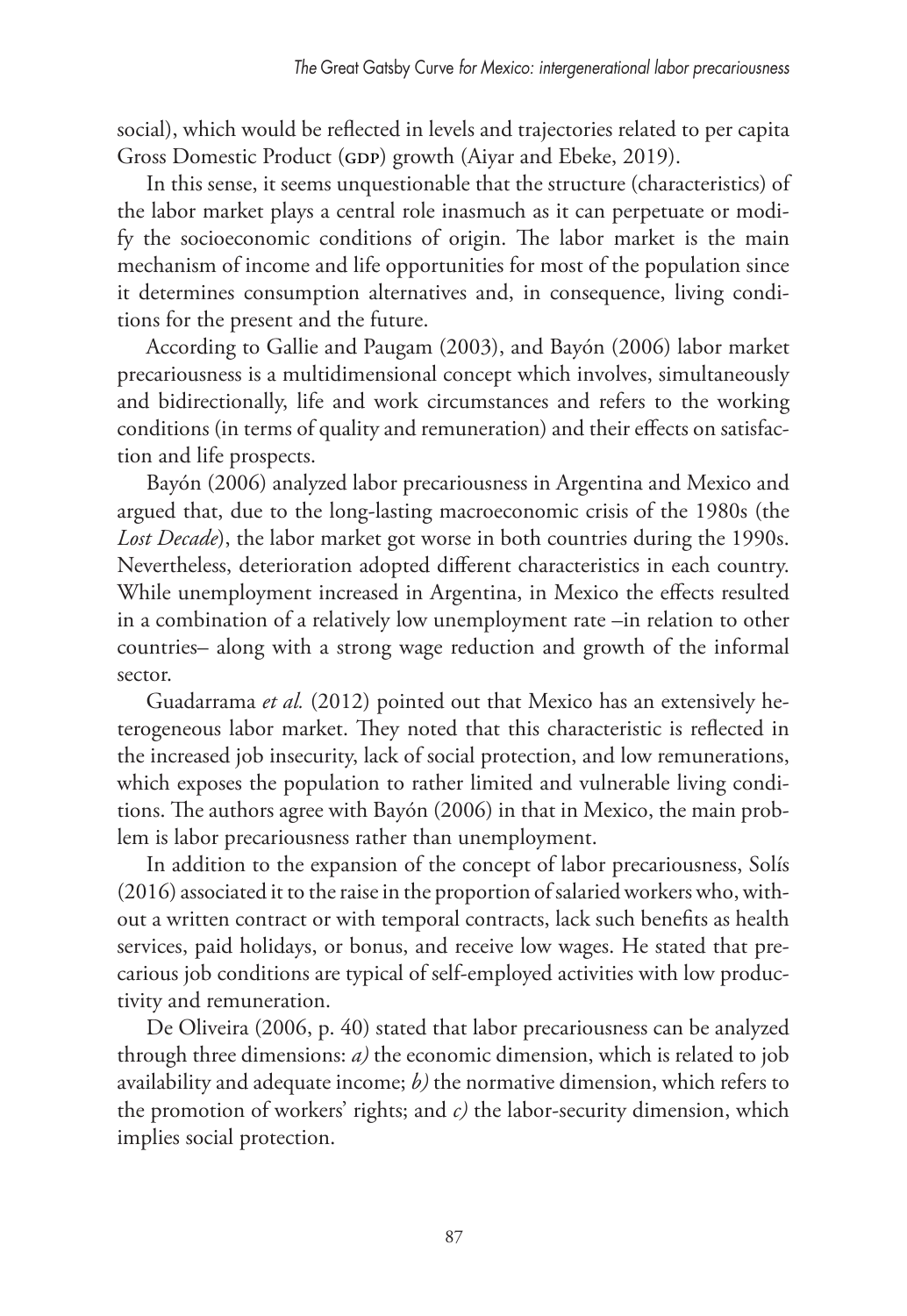Considering these ideas, we can conceptually enrich labor precariousness by encompassing a series of characteristics that constitute a wider set that ultimately integrates five dimensions: *a)* working conditions related to either extremely short or long workdays with low remunerations (RCCO), *b*) an increase in the number of individuals who earn one minimum wage relative (MWR) to those who earn more than five, *c)* lack of labor rights, such as social security and benefits, *d*) atypical forms of hiring (reflected in inexistent or slight presence of written contracts), and *e)* different forms of flexibility.

The structure of the labor market plays a central role since it can perpetuate or modify the socioeconomic conditions of origin, as well as reconfigure a poverty trap. Summing up, the hypothesis of the GGC can be synthesized and visualized through the transmission mechanisms that, in addition, might configure a poverty trap (see figure 2).

All of the above makes labor precariousness a complex phenomenon that requires a multidimensional analysis, which is precisely how we address it, and which constitutes one of the contributions of this paper.





Source: own elaboration.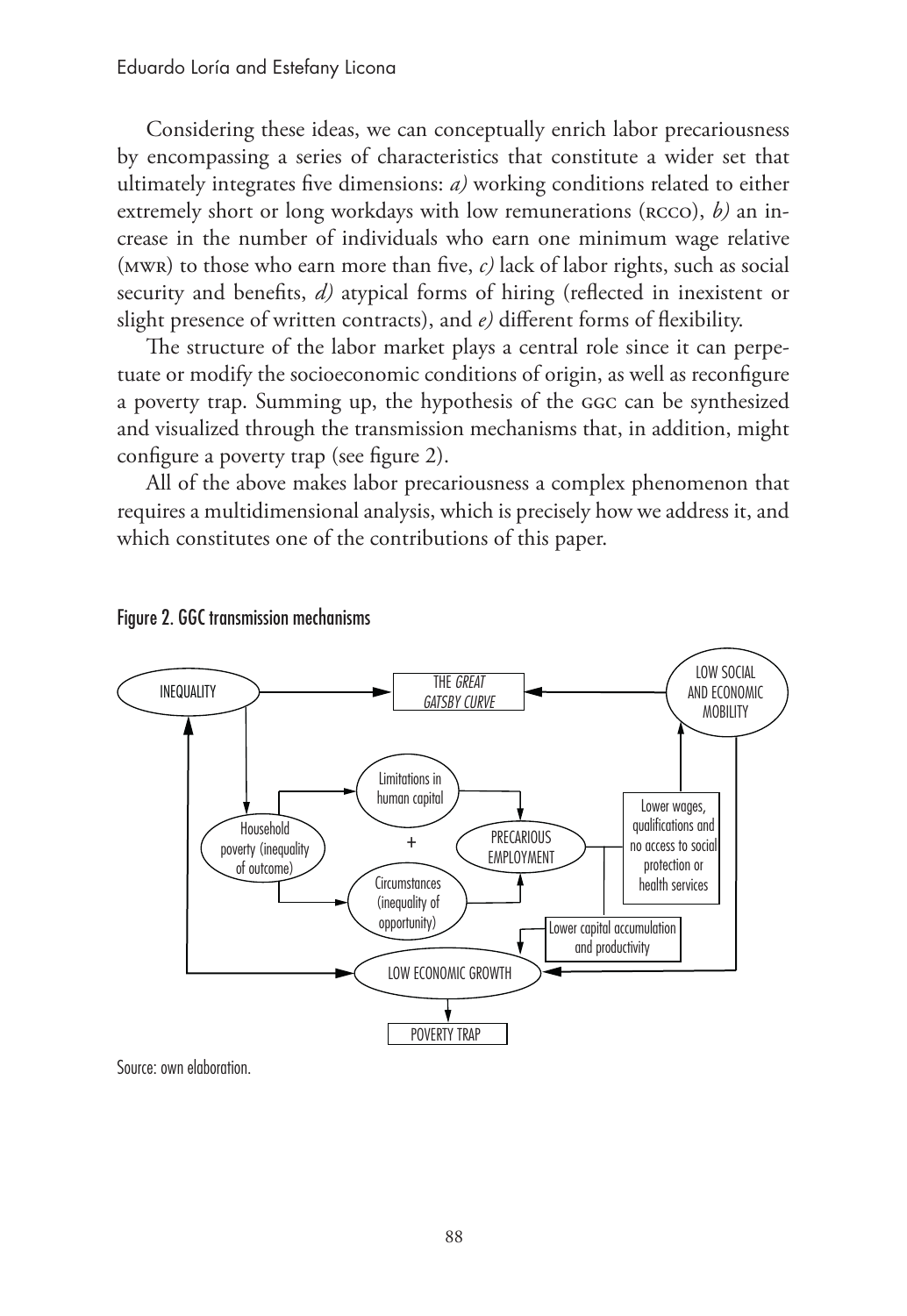#### **3. Stylized facts**

#### **Mexican labor market**

The conceptualization of labor precariousness in the referred terms makes it difficult to measure. The National Survey of Occupation and Employment (ENOE, by its acronym in Spanish) –whose starting dates come since 2005Q1– presents the series of RCCO and MWR, as the indicators to analyze the phenomenon and provides the first approximation of its evolution, but it is necessary to complement it and enrich it with other indicators.

As in all economic crises, labor markets are the first ones to be directly affected. Then, it is upon them that the recovery falls –as well as the modality it will have onwards. Unemployment, flexibilization (in all its forms), and labor precariousness are, therefore, reconfigured in each economic cycle.





The 2009 GR has affected and delimited many structural features of the Mexican economy ever since. One of them was the labor market. Despite the great impact that it had on economic growth (-4.7% in 2009) and on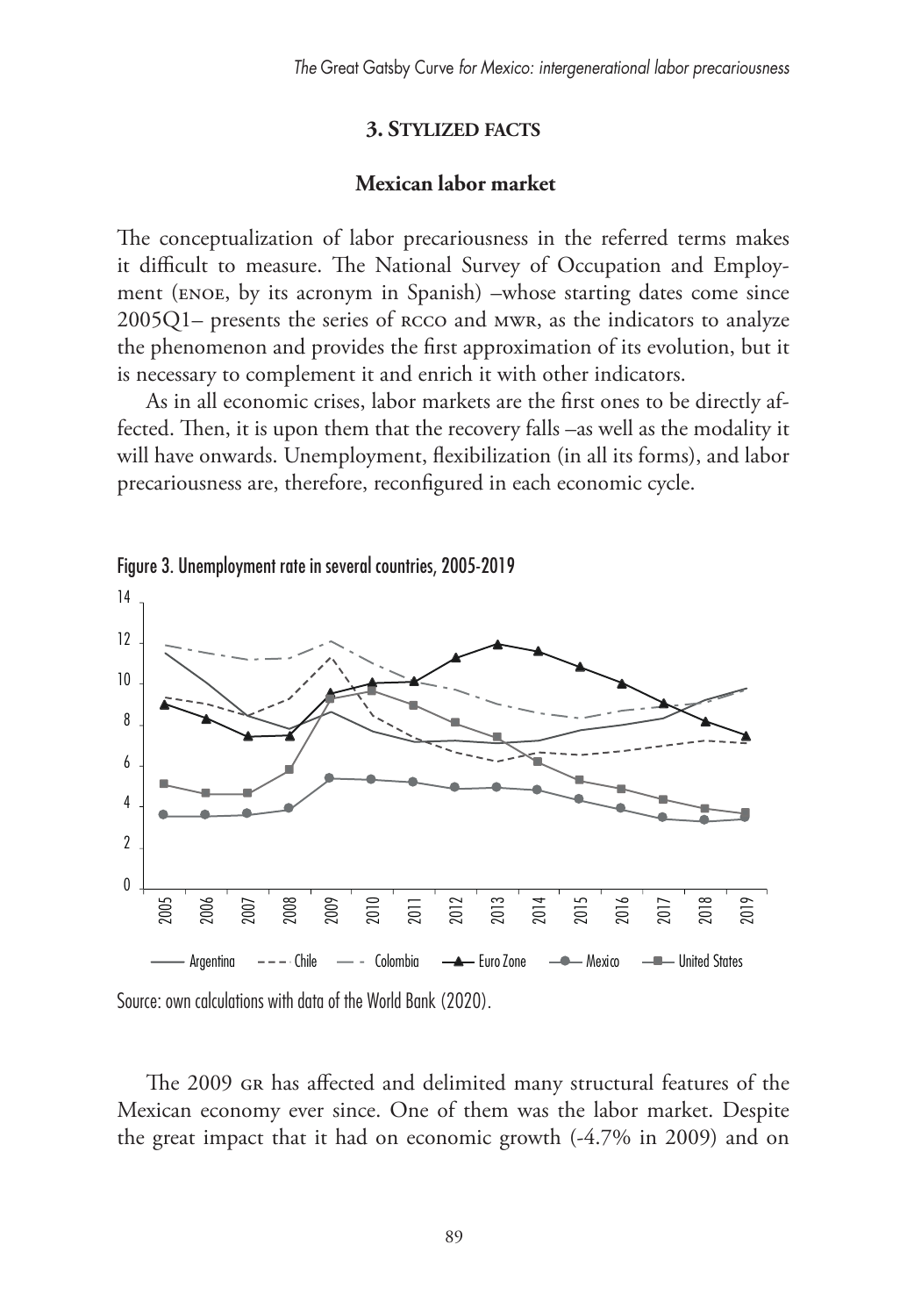unemployment rate  $(5.5\%)$ , occupation recovered gradually and, until 2019, Mexican labor market did not represent a serious unemployment problem, compared to other OECD and Latin American countries (see figure 3).

Nonetheless, and derived from the GR*,* the percentage of people whose escape route used to be informality, increased along with RCCO (see figure 4). It draws attention that, while informality and unemployment rates grew quickly, RCCO started growing fast after 2014Q2, when the other two variables –to a greater degree, informality– reduced notoriously and secularly (see figure 4).



Figure 4. Mexico: Informality, critical labor conditions, and unemployment rates, 2005Q1 – 2019Q4

Source: own calculations with data from INEGI (2019).

According to Loría and Salas (2019), by the enforcement of what they call the *third wave of economic reforms* between 2012 and 2015 (the Labor Reform amongst them), the federal government attempted to reduce informality in order to raise labor and total factor productivity to enhance economic growth. After the implementation of this reform, since 2014Q2 the creation of formal

There are historical statistics of this variable since 1980. Therefore, we can claim that the macroeconomic crisis of 1983 and 1995 report worse data related to growth and unemployment with -3.5 and 6.8%, and 6.2 and 6.3%, respectively (International Monetary Fund [IMF], 2020).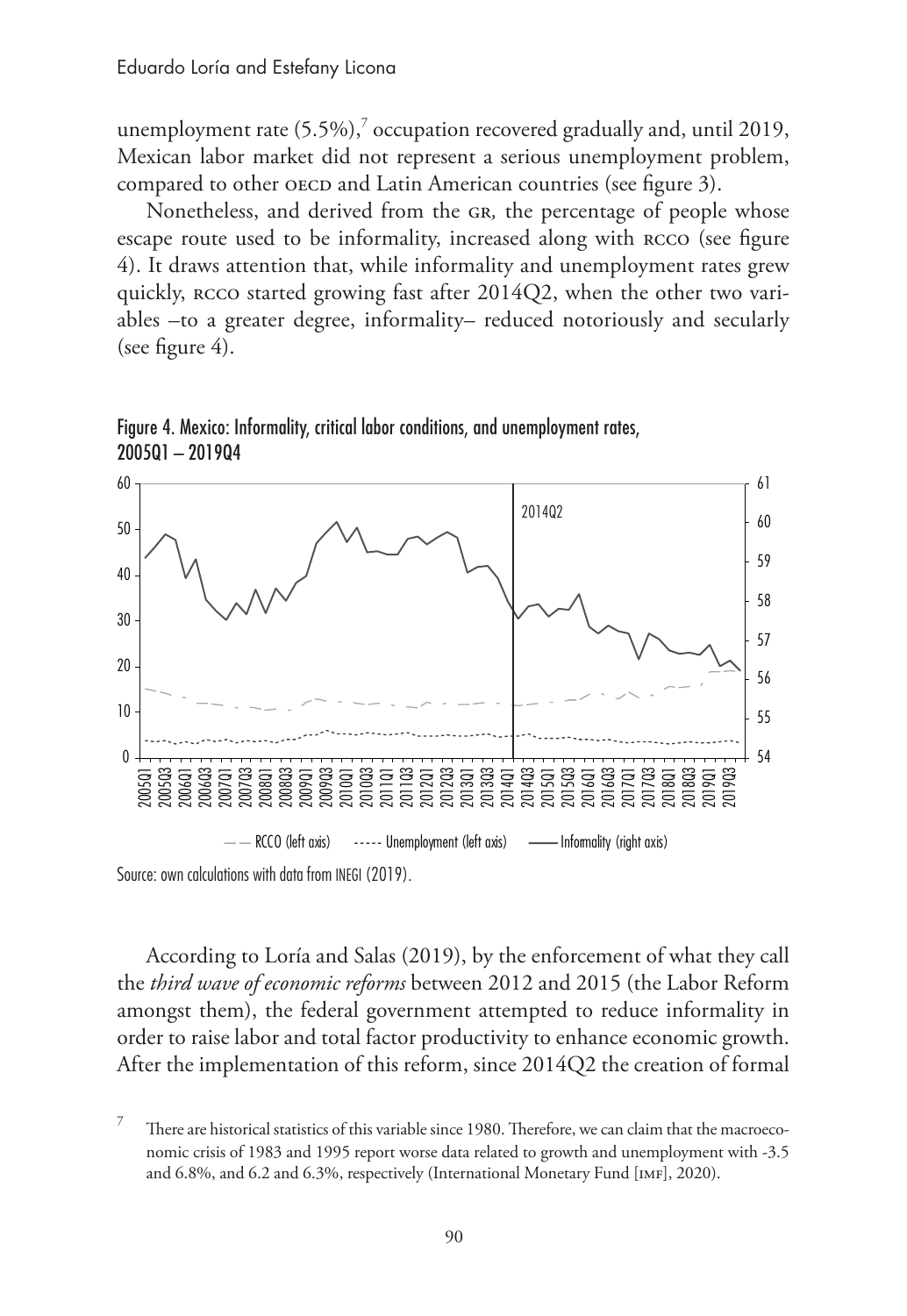jobs augmented rapidly, which allowed more people to get access to social security. As presented by these authors, the price that the employed individuals paid for formalization was the worsening of employment conditions to the detriment of productivity, wages, and working hours. Simultaneously, the structure of remunerations polarized due to the rapid growth of MWR (see figure  $5$ ).<sup>8</sup>



### Figure 5. Minimum Wage Ratio (MWR) one to five, 2005Q1-2019Q4

Source: own calculations with data from INEGI (2020b).

It is convenient to analyze the relationship between RCCO and MWR for the entire period and subperiods. It is important to say that we did not find any statistical precedence between them, $^9$  which suggests that both variables are a consequence of others. In table 1, we prove the high and significant correlation in the first difference for the whole period but particularly for the third subperiod, which strengthens the hypothesis that labor precariousness, as measured with these two variables, has intensified.

<sup>8</sup> A possible disadvantage of this indicator is the non-response bias in the income-related question in ENOE (Campos-Vázquez, 2013). According to Durán (2019), this bias has grown rapidly because: *a)* the information is not declared by the main household provider and, *b)* the fear of reporting an accurate amount of income due to increasing insecurity. An additional question that overcomes

the above-mentioned bias is the one in which people respond in minimum wage ranks. <sup>9</sup> Proved by the Granger causality test with different lag structure. To avoid spuriousness, this causality was also estimated in first differences (Granger and Newbold, 1974).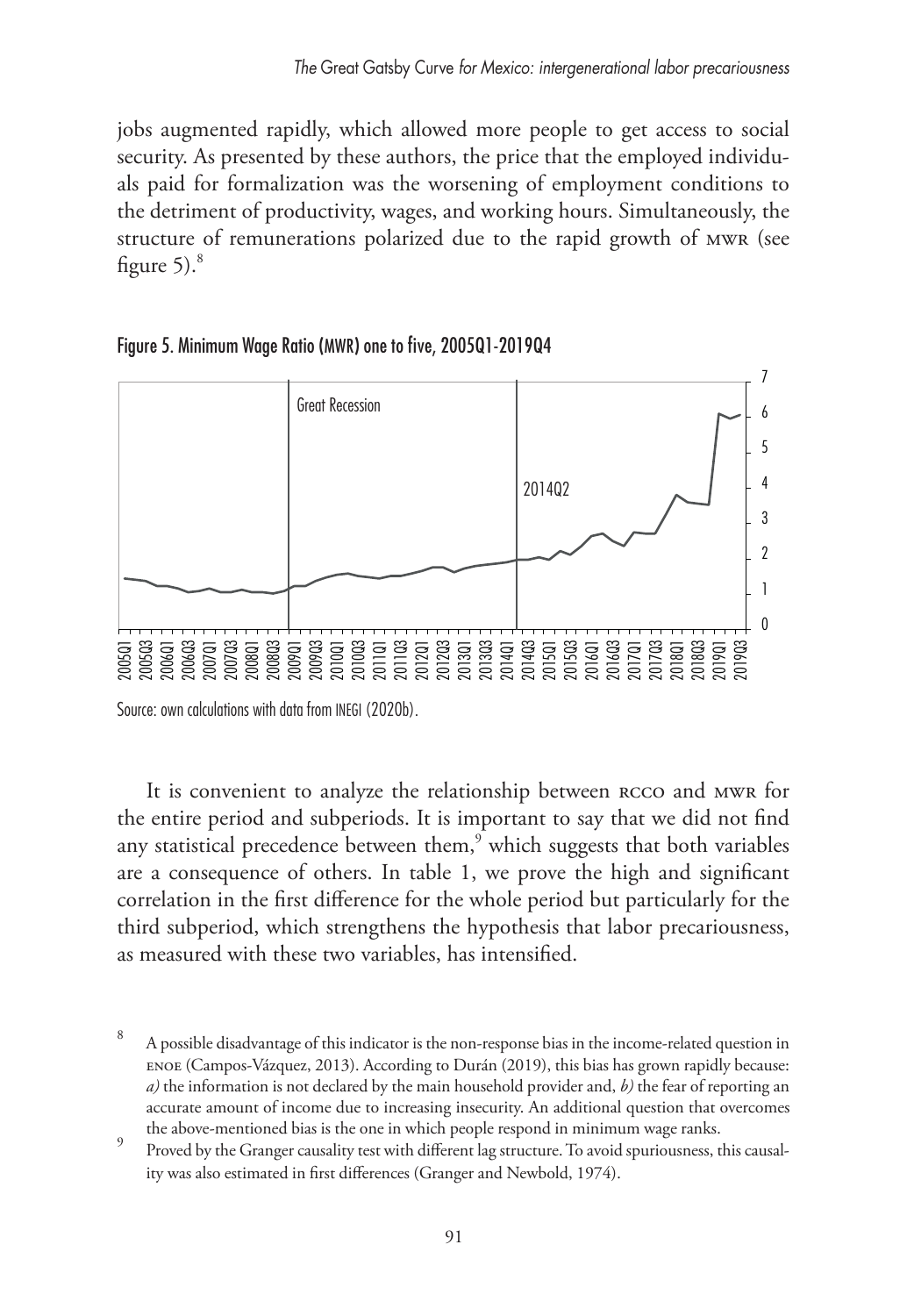| Period        | l evels        | First difference |
|---------------|----------------|------------------|
| 200501-201904 | 0.90(16.10)    | 0.76(8.87)       |
| 200501-201401 | $0.19(1.14)$ * | 0.39(2.49)       |
| 201402-201904 | 0.98(24.05)    | 0.88(8.70)       |

Table 1. MWR-RCCO (Partial Correlation), 2005Q1 –2019Q4

Note: in parenthesis *t*-statistic. All coefficients are 99% significant; The break in 2014Q1 responds to the previous analysis about the raise of RCCO and MWR; \* Non-significant.

Source: own calculations with data from INEGI (2020b).

To elaborate on our concept of labor precariousness, we analyze the total population's lack of social security trajectory.<sup>10</sup> Figure 6 highlights that, although the percentage of the population that suffers from deprivations has diminished, more than a half still suffers from social security issues, this type of deprivation being the most common among Mexican population.



Figure 6. Population by type of deprivation, 2008-2018 (% of the total population)

Source: own calculations with data from CONEVAL (2019b).

<sup>10</sup> With data from CONEVAL (2019b), it is only possible to do so since 2008. It is not this paper's aim to analyze poverty. However, we pick this variable up to deepen the conceptualization and advance in the most adequate measurement of labor precariousness.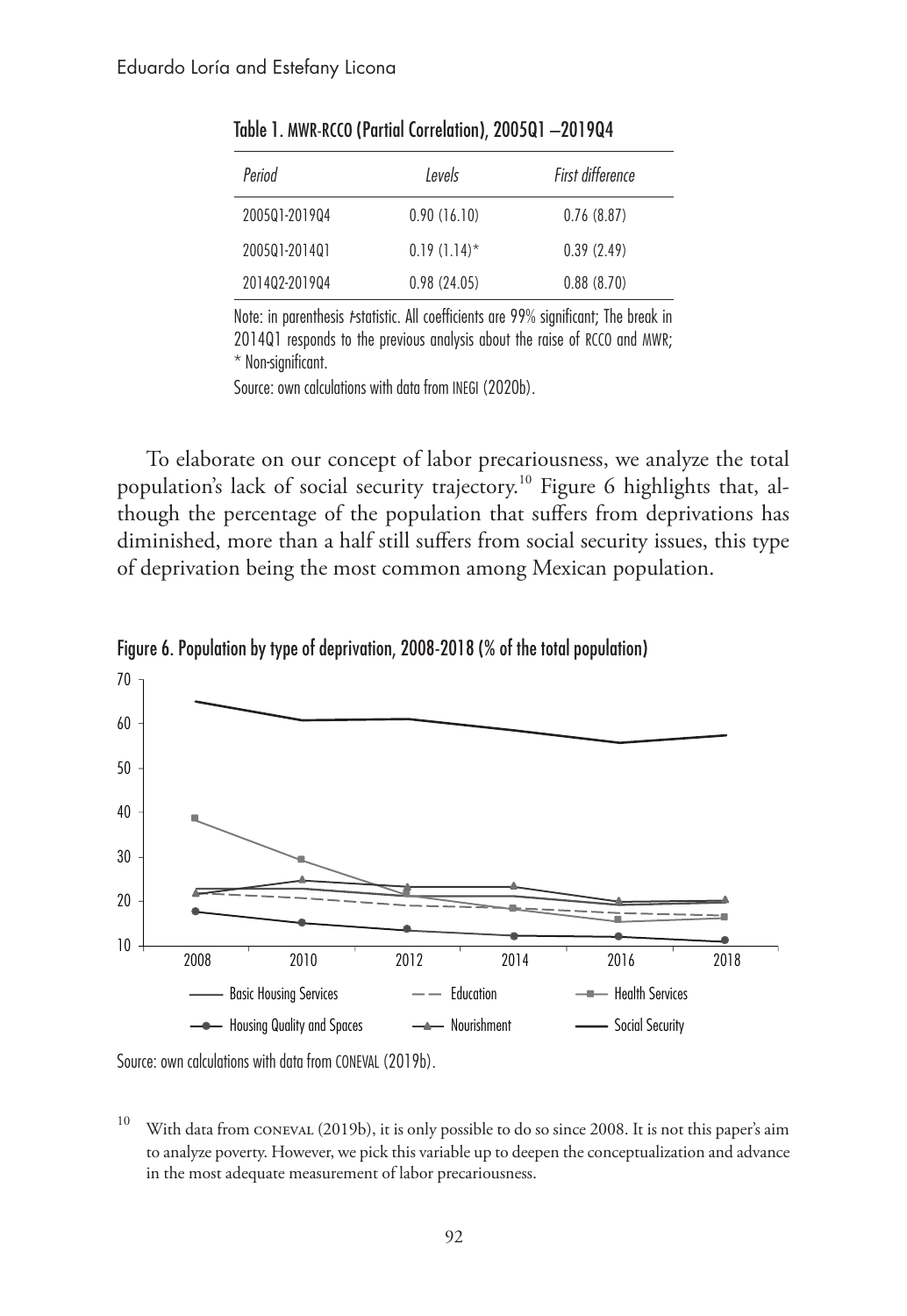The labor reform of November 2012 succeeded in reducing informality, and in raising the Female Participation Rate (FPR). Nevertheless, this seems to be associated with the upturn of  $RCCO$ , particularly for men<sup>11</sup> (see figure 7).



Figure 7. Rate of Critical Conditions of Occupation and Female Participation Rate, 2005Q1-2019Q4

Source: own calculations with data from INEGI (2020b).

It is important to highlight one special feature of the Mexican economy: a very brief duration of unemployment. About 80% of the unemployed population gets a job in less than three months, and only 5% falls into a category of long-term unemployment (INEGI, 2020b). This responds to the lack of waiting conditions (unemployment insurance), which compels the unemployed population to occupy themselves quickly, most commonly in low-quality activities or with little remuneration. This reinforces labor precariousness and may as well be the factor related to the augment in the participation rate of other family members who will work in similar or even worse conditions, which, in the end, might impact the children's future work trajectories.

Related to the fourth factor of labor precariousness, Contreras (2000) pointed out that labor flexibility implies "atypical forms of employment" such as: eventual, partial, and at home (usually outsourcing) work, among others

<sup>&</sup>lt;sup>11</sup> The ratio of RCCO by sex (men/women) went from  $1.024$  in  $2012Q2$  to  $1.164$  in  $2019Q4$ . Thus, RCCO (total and men's), MWR, and FPR have fed back and elevated the pressures in the Mexican labor market.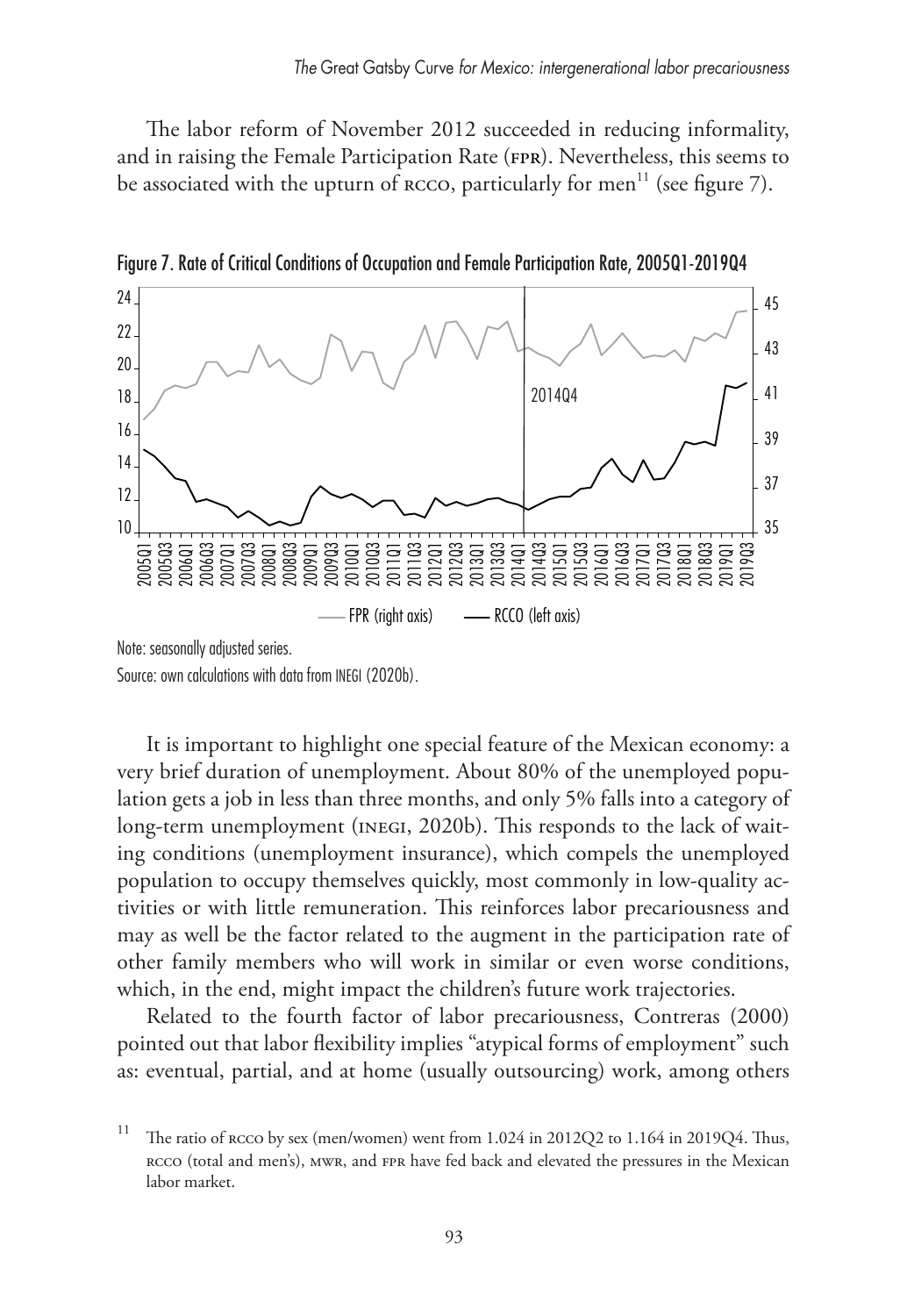which affect working hours and wages. In figure 8, we see that a form of labor flexibility can be approximated through the eventual and permanent hiring in proportion to the total. Eventual contracts started gaining ground by the end of the 1990s and kept accelerating until 2012 when they stabilized.

After considering the outsourcing modality<sup>12</sup> as a recent and additional factor of labor flexibility, precarious employment acquires further clarification. The labor reform of 2012 (Loría and Salas, 2019, p. 76) legalized this type of hiring although it had already existed. We see the accelerated growth of this variable in Mexico, while there were about 1.3 million people under this hiring condition in 2004, by 2014 (last available figure) the number reached 3.5 million (INEGI, 2020c). It is important to mention that this fast-paced growth has also impacted the composition of the labor market since outsourcing went from 8.6 to 16.6% for the same period (INEGI, 2020c).





Note: percentage in proportion to the total amount of workers insured with IMSS. Source: INEGI (2019).

 $12$  People who worked for a specific company throughout the reference month, but who contractually depended on another trade name, and performed tasks connected to production, commercialization, service provision, administration, accounting, and others, working at least a third part of the company's working hours.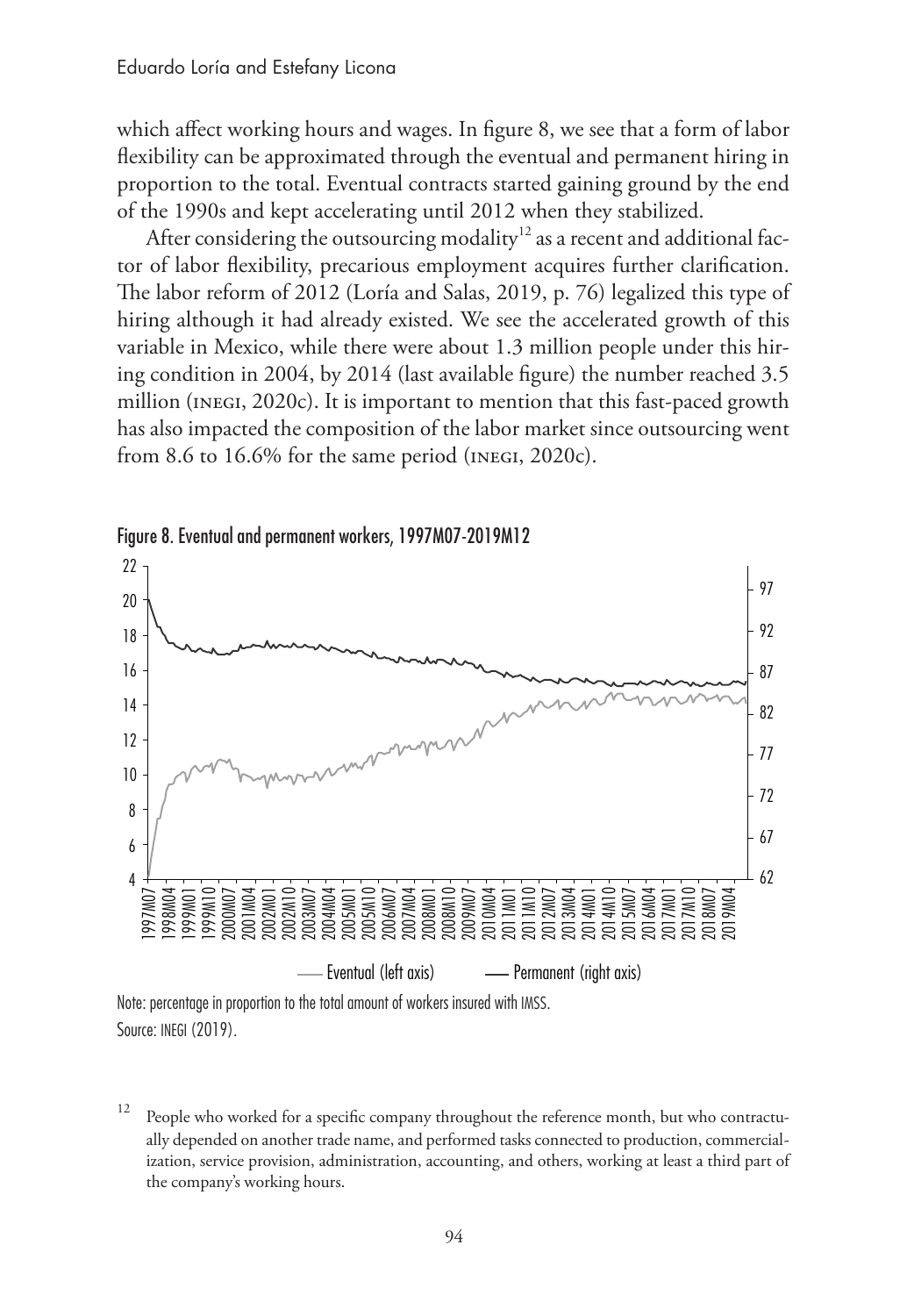#### **Labor precariousness and conditions of origin**

The conditions of origin of the most underprivileged socioeconomic groups affect labor precariousness (intertemporally) and can be understood in the context of the GGC. In this sense, the difficulty to overcome poverty from one generation to the next relies upon and feeds back to the limited investment in human capital. In the case of Mexico, the Espinosa-Yglesias Research Center (CEEY, 2019b) states that 49% of individuals born in the poorest income quintile stays there, and the other 51% manages to ascend. Nevertheless, 25% fail to overcome their condition of poverty.

It is noticeable that despite the multiple economic crises that the country has undergone since 1976, the trajectory of inequality –measured by the Gini Coefficient– has descended as can be seen in figure 9.<sup>13</sup> All in all, 74% of those born at the bottom of the socioeconomic ladder remain below the poverty line (see figure 10).



Figure 9. Mexico: Gini Coefficient, 1963-2016

Source: own calculations with data from Solt (2019).

 $13$  Although it is not the aim of this paper to explain the reasons behind this evolution, it is necessary to point out this variable's evident negative trend despite of the unquestionable effects of different economic crises: the 1980s, the depression of 1995, and the international crises of 2001 and 2009.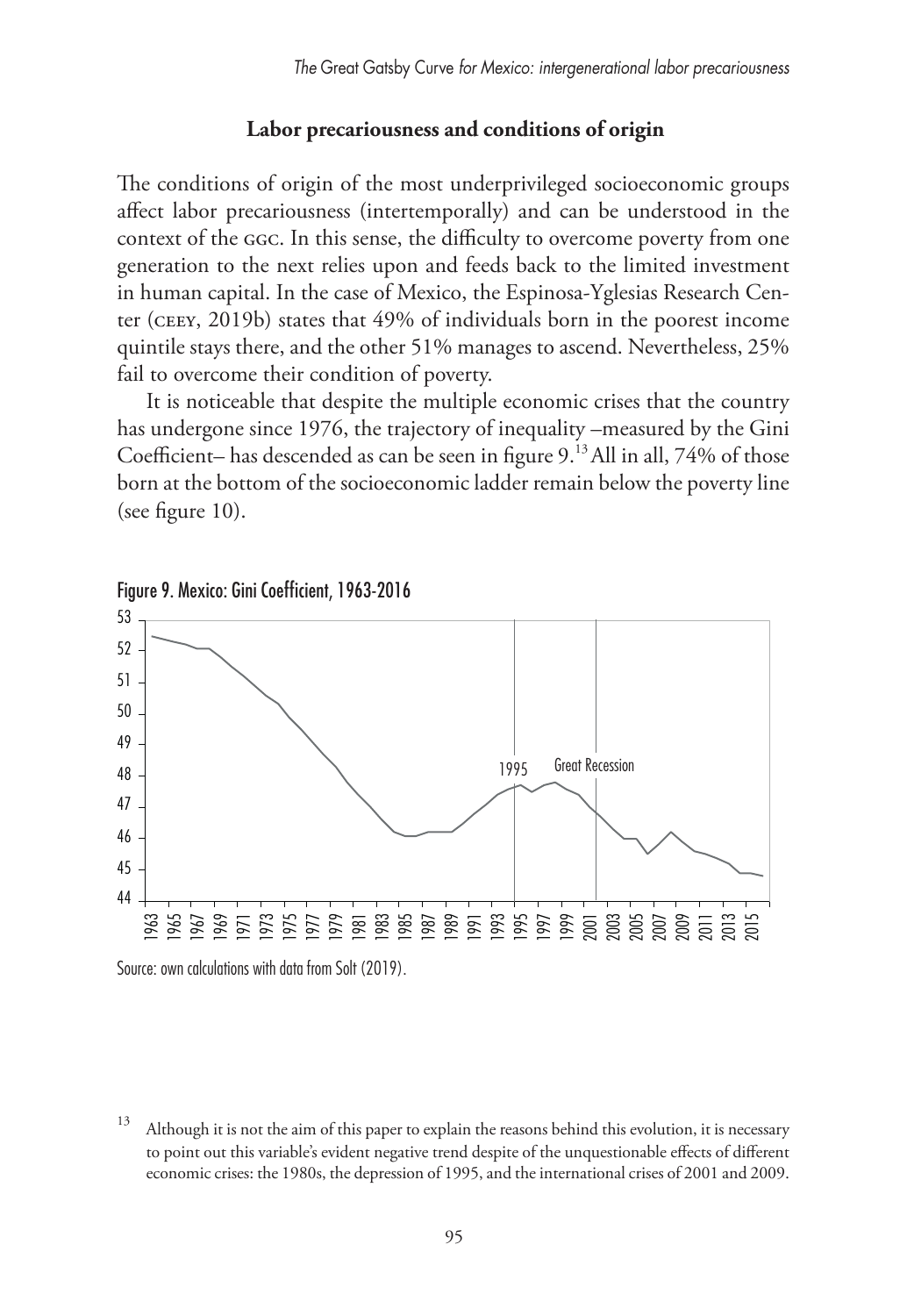

Figure 10. Intergenerational social mobility, 2017 (% of the population)

Source: CEEY (2019b).

Another factor of origin that impacts precarious temporal persistency is the productive structure–which ultimately responds to development (structural) conditions–and the corresponding types of labor demand in the distinct regions of the country. In this sense the SMS classifies Mexico in five extensive regions, $^{14}$  as shown in table 2.

| Region       | <b>States</b>                                                                               |
|--------------|---------------------------------------------------------------------------------------------|
| North        | Baja California, Sonora, Chihuahua, Coahuila, Nuevo León and Tamaulipas.                    |
| North-West   | Baja California Sur, Sinaloa, Nayarit, Durango and Zacatecas.                               |
| Center-North | Jalisco, Aguascalientes, Colima, Michoacán and San Luis Potosí.                             |
| Center       | Guanajuato, Querétaro, Hidalgo, State of Mexico, Mexico City, Morelos, Tlaxcala and Puebla. |
| South        | Guerrero, Oaxaca, Chiapas, Veracruz, Tabasco, Campeche, Yucatán and Quintana Roo.           |

Tabla 2. Regionalization by CEEY (2019a)

Source: CEEY (2019b).

<sup>14</sup> The sms classifies the Mexican regions based on each state's social mobility patterns.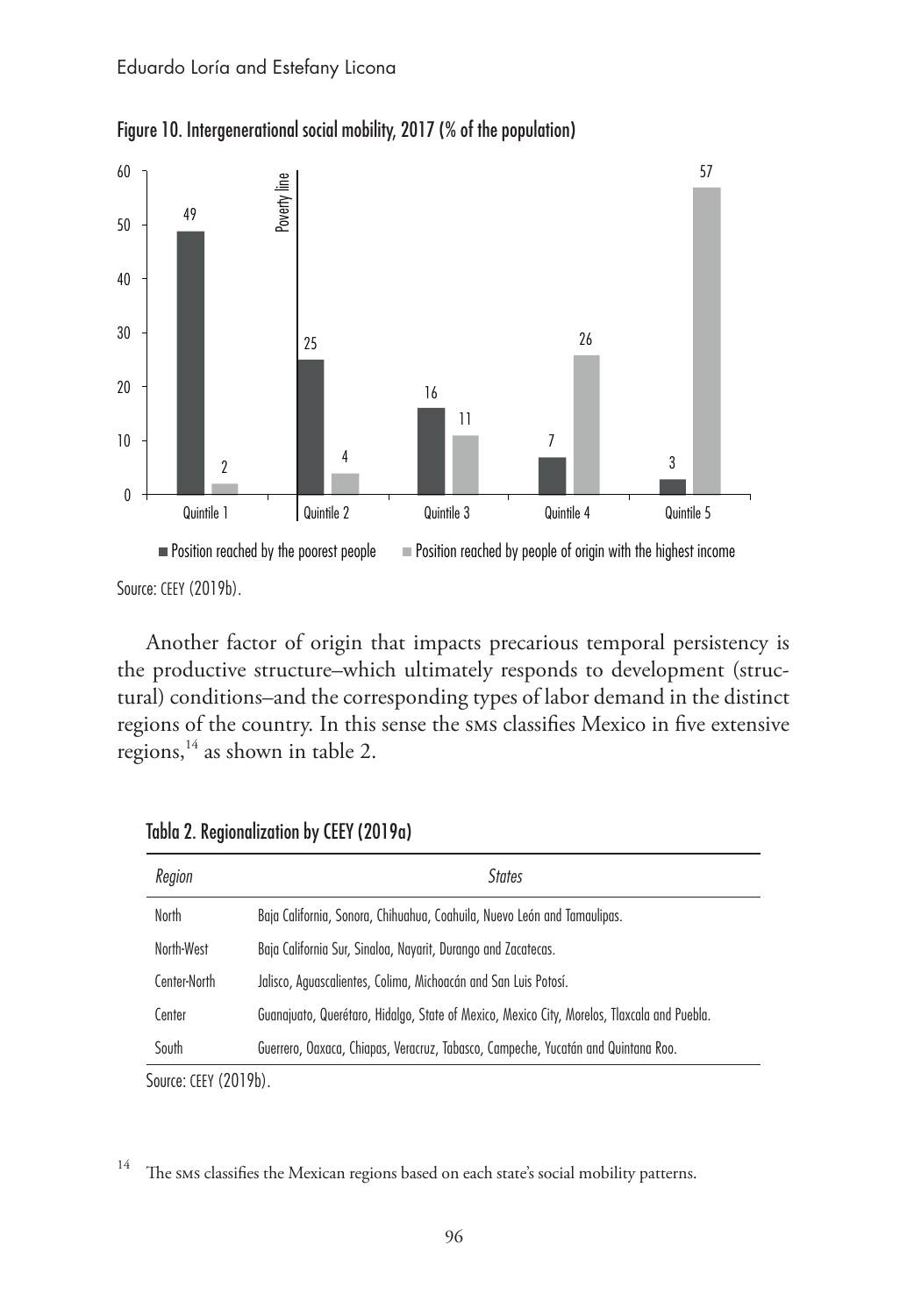Figure 11 shows that the country's precarious jobs $15$  concentrate in the Central<sup>16</sup> and Southern regions.<sup>17</sup>



Figure 11. Precarious jobs by region, 2017 (% of the occupied population)

Finally, figure 12 shows precarious workers' educational attainment as well as that of their fathers'. In terms of our objective, it stands out that labor precariousness is focused in the group with the least access to education ("less than primary school"). Starting from middle school, the relationship between the father's educational attainment and the child's is reverted, which demonstrates that the possibility to ascend increases with the level of education attained by the father.

Source: own calculations with data from CEEY (2019a).

<sup>&</sup>lt;sup>15</sup> From this point, we refer to the indicator of precariousness built with the sms (CEEY, 2019a) that combines the previously defined characteristics (RCCO, MWR, lack of social security and benefits, partial contracts or nonexistence thereof, resulting in different forms of flexibility). The data we previously referenced (CONEVAL, 2019b; INEGI, 2020b and 2019) correspond to administrative records that give evidence of the evolution of characteristics of interest for the analysis of stylized facts, but which were not used for the construction of the precariousness indicator given the

heterogeneity of the databases. <sup>16</sup> This region is characterized by its great structural heterogeneity for it gathers: *a)* entities of high economic dynamism due to their linkage with external trade such as Guanajuato, Queretaro, State of Mexico and Mexico City, and *b)* states with high tertiary activities related to low productivity

and wages.<br><sup>17</sup> These states are characterized by being homogeneous in their backwardness in economic development.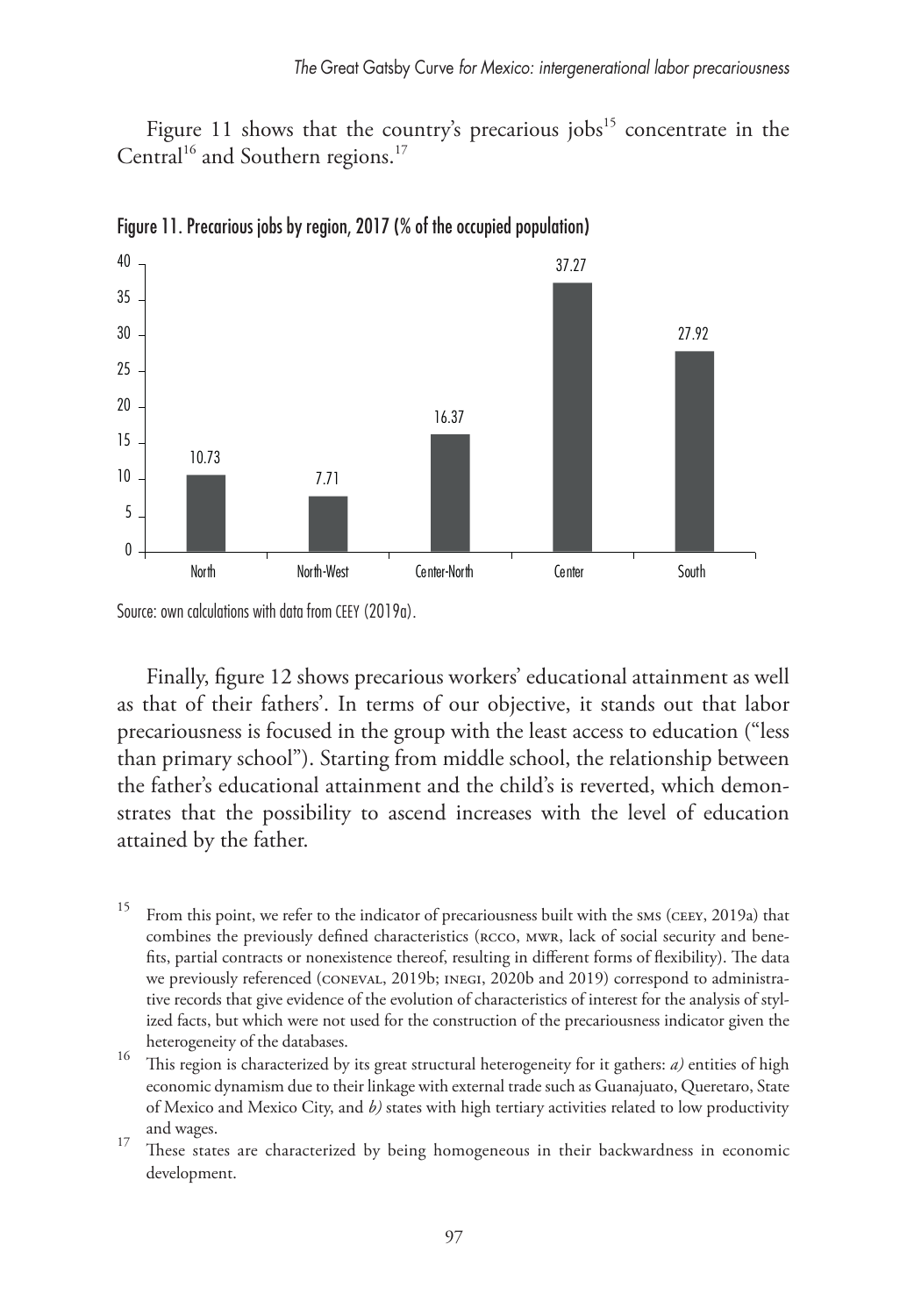

Figure 12. Labor precariousness by educational achievement, 2017 (percentage of the precarious population)

Source: own calculations with data from CEEY (2019a).

#### **4. Econometric issues**

Hosmer and Lemeshow (2000), and Cameron and Trivedi (2005) declared that a logistic regression is an econometric technique used to predict the outcome of a categorical variable based on independent or predictive variables. The probabilities describing the possible outcome of a single trial are modeled as a function of explanatory variables, using a logistic function. *Logit*  models identify the individual's belonging to one of two possible categories.

The logistic regression analyzes binomially distributed data in the form:

$$
Y_i \sim B(p_i, n_i), \text{for } i = 1, \dots, m \tag{1}
$$

Where the number of Bernoulli trials and the probabilities of success *pi* are not known.

The model is, then, obtained based on what each trial (value of *i*) and the set of explanatory/independent variables can report about the final probability. These explanatory variables can be thought of as a  $k$ -dimensional  $X_i$  vector. The model, then, takes the form:

$$
p_i = E(X_i) \tag{2}
$$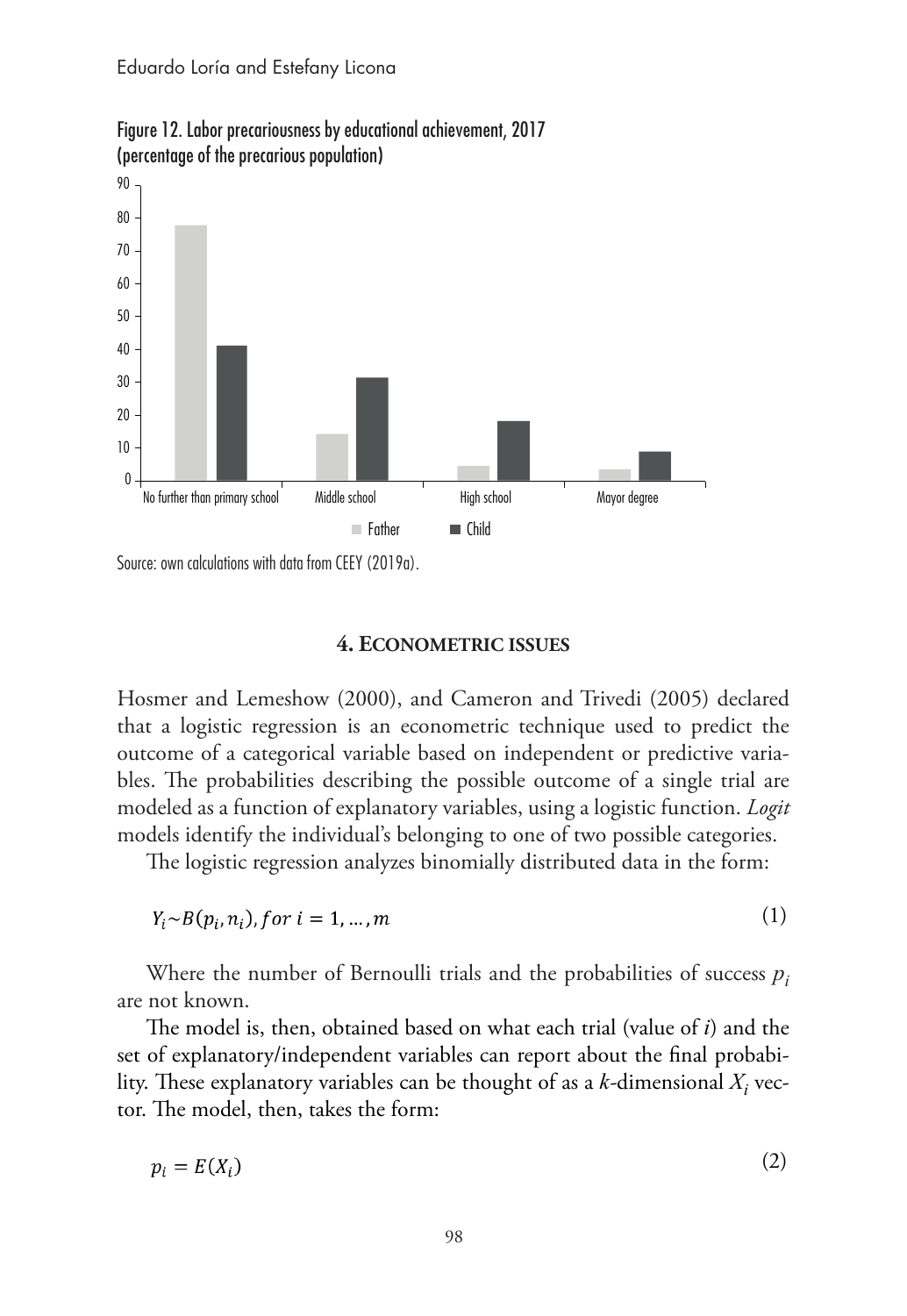The logit of the unknown binomial probabilities (*i.e*. the logarithms of the odds ratio) are modeled as a linear function of *Xi*:

$$
logit(p_i) = ln\left(\frac{p_i}{1 - p_i}\right) = \beta_0 + \beta_1 x_{1,i} + \dots + \beta_k x_{k,i}
$$
\n(3)

With the above, the logistic cumulative distribution function is obtained:

$$
p_i = \Delta(x'\beta) = \frac{e^{x'\beta}}{1 + e^{x'\beta}}
$$
\n<sup>(4)</sup>

Where  $\Delta(x|\beta)$  is the logistic cumulative distribution function, with  $\Delta(z) = \frac{e^z}{1 + e^z} = \frac{1}{1 + e^{-z}}$ 

In summary:

$$
p_i = Pr [y_1 = 1 | x_1] = \frac{exp exp (\beta_1 + \beta_2 x_i)}{1 + exp exp (\beta_1 + \beta_2 x_i)}
$$
(5)

The calculation of the marginal effects (the effect of the *k−*th explanatory variable, keeping the remainder constant) is solved as follows:

$$
\frac{dp_1}{dx_1} = \frac{\exp \exp (\beta_1 + \beta_2 x_i)}{(1 + \exp \exp (\beta_1 + \beta_2 x_i))^2} \beta_2
$$
\n(6)

Based on this econometric methodology, it is plausible to prove our central hypothesis empirically with data from the SMS because of its national statistical representativity for men and women (head of household), 25-64 years of age from urban and non-urban areas, and because it was designed to analyze intergenerational mobility. The SMS counts with retrospective information about the respondents, revealing their situation when they were 14 years old, their current status, and their parents' educational, economic, and occupational context (CEEY, 2019c).

We chose the 2017 sms because, as we have previously discussed, labor precariousness has accentuated since 2014Q2, and the results of the survey reveal the consequences of labor deterioration. Also, compared to the previous surveys of 2006 and 2011, the 2017 one allows for a more in-depth reflection on the labor market and its heterogeneity, as it incorporates regional informa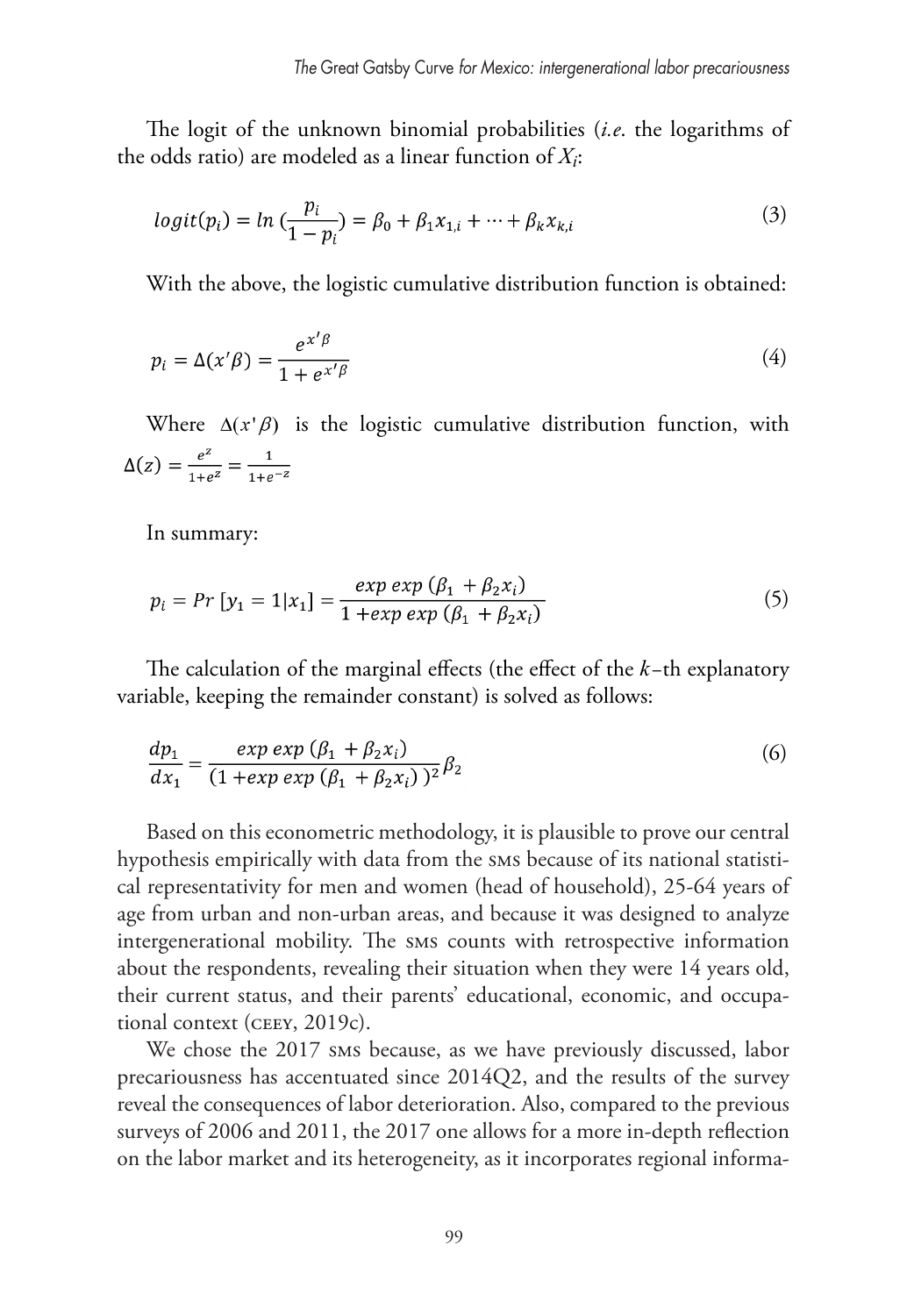tion.18 With these data, we estimate a *logit* model that encompasses gender, the father's educational attainment, the region of residence, the precarious first job, and the socioeconomic status of the household of origin (poor).<sup>19</sup> The model uses "1" and "0" depending on whether the workers are precarious or not. The description of the independent variables is in table 3.

| Variable             | Codification and description          |
|----------------------|---------------------------------------|
| Poor                 | $0 =$ Population of the quintiles 2-5 |
|                      | $1 =$ Population of quintile $1^{20}$ |
| Gender               | $0 = W$ oman                          |
|                      | $l = Man$                             |
| Region               | $0 = \text{North}$                    |
|                      | $1 =$ North-West                      |
|                      | $2 =$ Center-North                    |
|                      | $3 =$ Center                          |
|                      | $4 =$ South                           |
| Father's schooling   | $0 = No$ schooling                    |
|                      | $l = Primary school$                  |
|                      | $2 =$ Middle school                   |
|                      | $3 =$ High school                     |
|                      | $4 =$ Mayor degree                    |
| Precarious first job | $0 =$ Precarious                      |
|                      | $l = Not precarios$                   |

Table 3. Variable description

Source: own elaboration.

<sup>18</sup> The sms 2006, 2011 and 2017 encompass different samples from each other, which makes comparability difficult. According to CEEY (2019c), the SMS 2006 is nationally representative of men, heads of household, between 25 and 64 years of age. For its part, the SMS 2011 is nationally representative of men and women between 25 and 64 years of age, by type of head of household and urban and non-urban areas. And finally, the SMS 2017, in addition to ensuring the representativeness of the 2011 version, is also representative at the regional level, which is the only one that allows us to accomplish our objectives.

Due to this last characteristic, it is not possible to compare with previous surveys and we decided

to carry out the econometric model with the data from the CEEY (2019a). <sup>19</sup> We employed the methodology of Vélez *et al.* (2015) for this variable. See Methodological Appendix.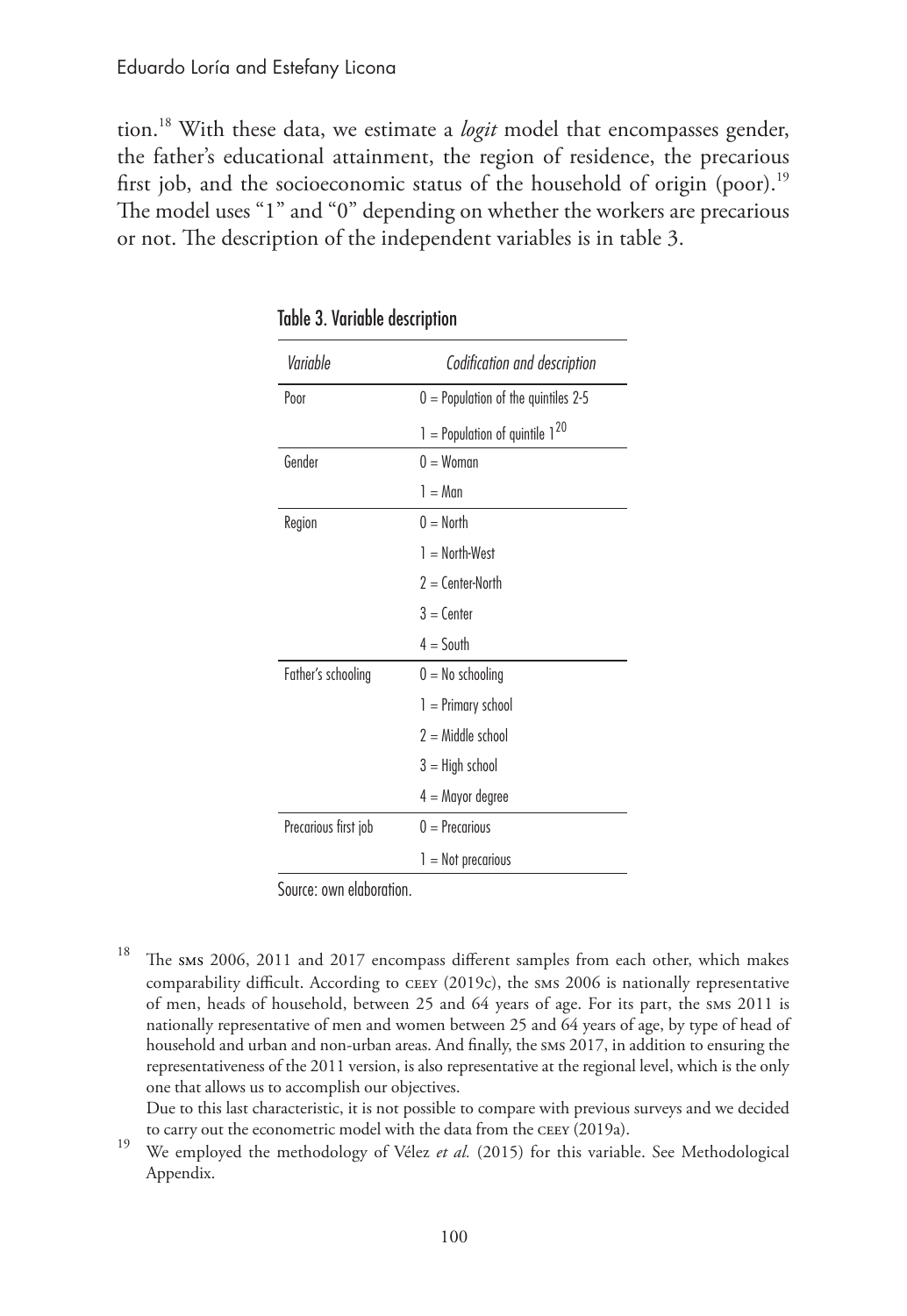Marginal effects (see table 4) allow us to directly analyze the increment in the probability of being a precarious worker regarding its determinants. In principle, all variables are significant and have adequate signs.

It is noteworthy that the largest marginal effects that positively influence the probability of being a precarious worker correspond to the precariousness of the first job and the situation of poverty in the household since both variables denote the influence of inequality of opportunities in job achievement.

In addition, the regional component plays a relevant role in the probability of working in precarious conditions, given that positive marginal effects are reported in all regions. Nevertheless, the South and Central regions report the highest marginal effects in relation to the rest of them. It is noted that the marginal effect of the South region doubles the one reported for the Center-North and North-West regions.

|                      | $\frac{dy}{x}$<br>dx | Std. Err. |
|----------------------|----------------------|-----------|
| Poor                 | $0.33*$              | 0.06      |
| Gender               | $-0.18*$             | 0.04      |
| Region               |                      |           |
| North-West           | $0.15*$              | 0.06      |
| Center-North         | $0.11*$              | 0.05      |
| Center               | $0.17*$              | 0.05      |
| South                | $0.31*$              | 0.06      |
| Father's schooling   |                      |           |
| Primary school       | $-0.19*$             | 0.05      |
| Middle school        | $-0.26*$             | 0.05      |
| High school          | $-0.36*$             | 0.05      |
| Mayor degree         | $-0.37*$             | 0.05      |
| Precarious First Job | $0.65*$              | 0.04      |

Table 4. Marginal effects on labor precariousness

Note: Number of observations: 1222, Pseudo R2 = 0.42%, Prob.  $>$  Chi2 = 0.00. Goodness-of-fit Stukel (1988) test: Prob.  $>$  Chi2 = 0.36. The overall rate of correct classification is estimated to be 81.91%. The HAC weighting matrix (Newey and West, 1987) was used to obtain robust standard errors free of heteroskedasticity; \* Significant at 5% confidence. Source: own calculations with data from CEEY (2019a).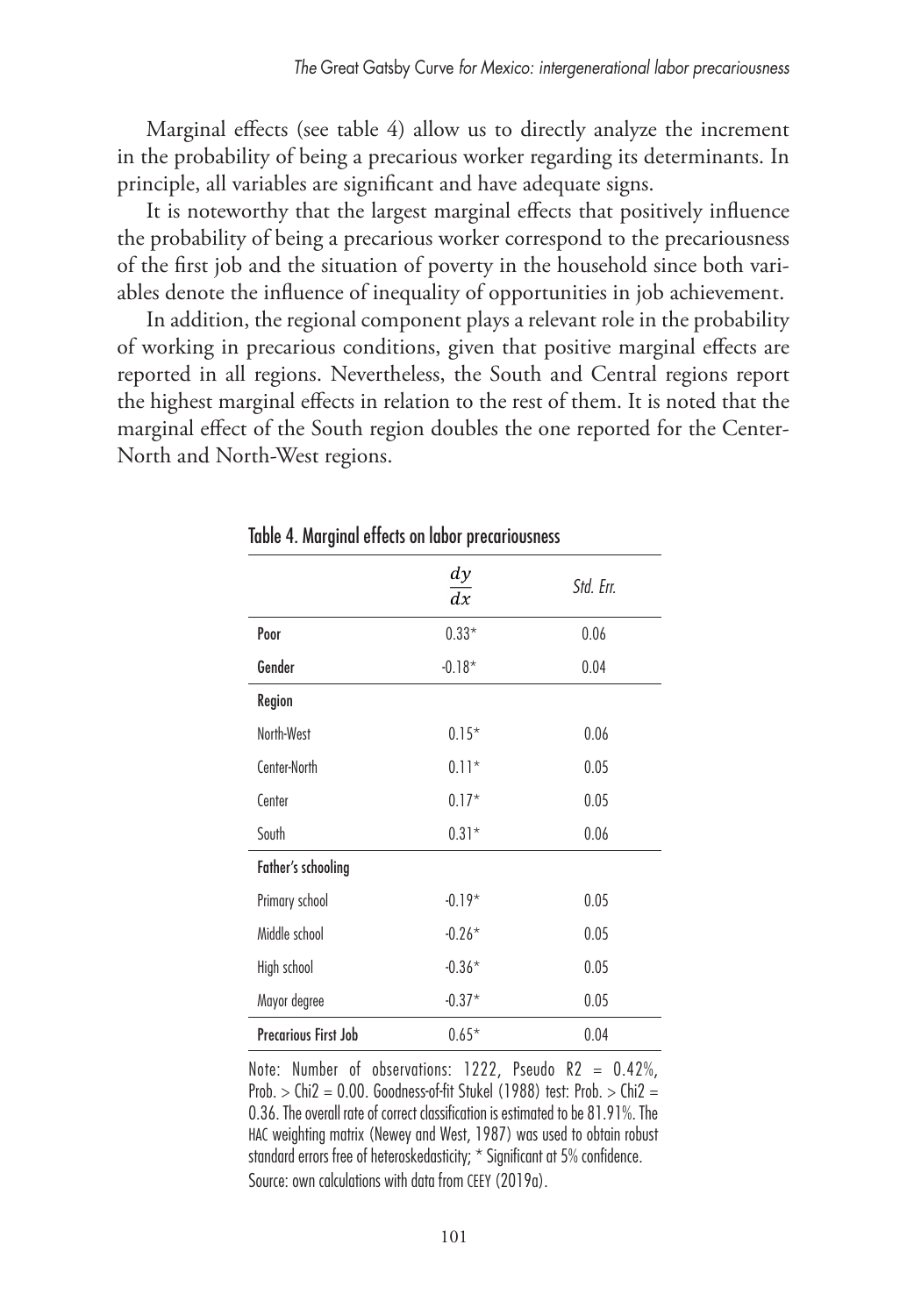It can be seen that gender has a significant influence since women are more likely to work in precarious conditions compared to men. In addition, the academic achievement of the father, throughout all levels, is negatively related to the precarious status of the child. However, the higher the educational achievement of the father, the lower the probability of precariousness for the child.

When analyzing how these characteristics interact with each other (see table 5), we observe that the probability of working in precarious conditions worsens when living in the Southern region (78.2% probability), whereas poverty condition and the precarious status of the first job increase the probability at 90.0 and 94.6%, respectively. On the other hand, living in a Central region confers a probability of precariousness of 70.3%, which is aggravated when interacting with other characteristics, such as the situation of poverty (85.6%) and the precariousness of the first job (91.1%).

| North-West |        |      |          | Center-North     |      |      |          |  |
|------------|--------|------|----------|------------------|------|------|----------|--|
| 69.1       |        |      | 65.7     |                  |      |      |          |  |
|            | Poor   |      | Non-Poor |                  | Poor |      | Non-Poor |  |
|            | 84.9   |      | 64.3     |                  | 82.8 |      | 60.3     |  |
| PFJ        | NPFJ   | PFJ  | NPFJ     | PFJ              | NPFJ |      | NPFJ     |  |
| 90.5       | 38.3   | 70.3 | 13.2     | 88.6             | 33.8 | 66.1 | 11.0     |  |
|            | Center |      |          | South            |      |      |          |  |
|            | 70.3   |      |          | 78.2             |      |      |          |  |
|            | Poor   |      | Non-Poor | Non-Poor<br>Poor |      |      |          |  |
|            | 85.6   |      | 65.6     |                  | 90.0 |      | 74.8     |  |
| PFJ        | NPFJ   | PFJ  | NPFJ     | PFJ              | NPFJ | PFJ  | NPFJ     |  |
| 91.1       | 39.9   | 71.7 | 14.0     | 94.6             | 52.8 | 81.1 | 22.0     |  |

Table 5. Estimation of the probability of labor precariousness (%, selected features)

Note: all probabilities are significant at 5% confidence; Since the conditional probabilities are analyzed on different characteristics, their sum does not necessarily have to be equal to 100%; PFJ: Precarious First Job; NPFJ: Non-Precarious First Job.

Source: own calculations with data from CEEY (2019a).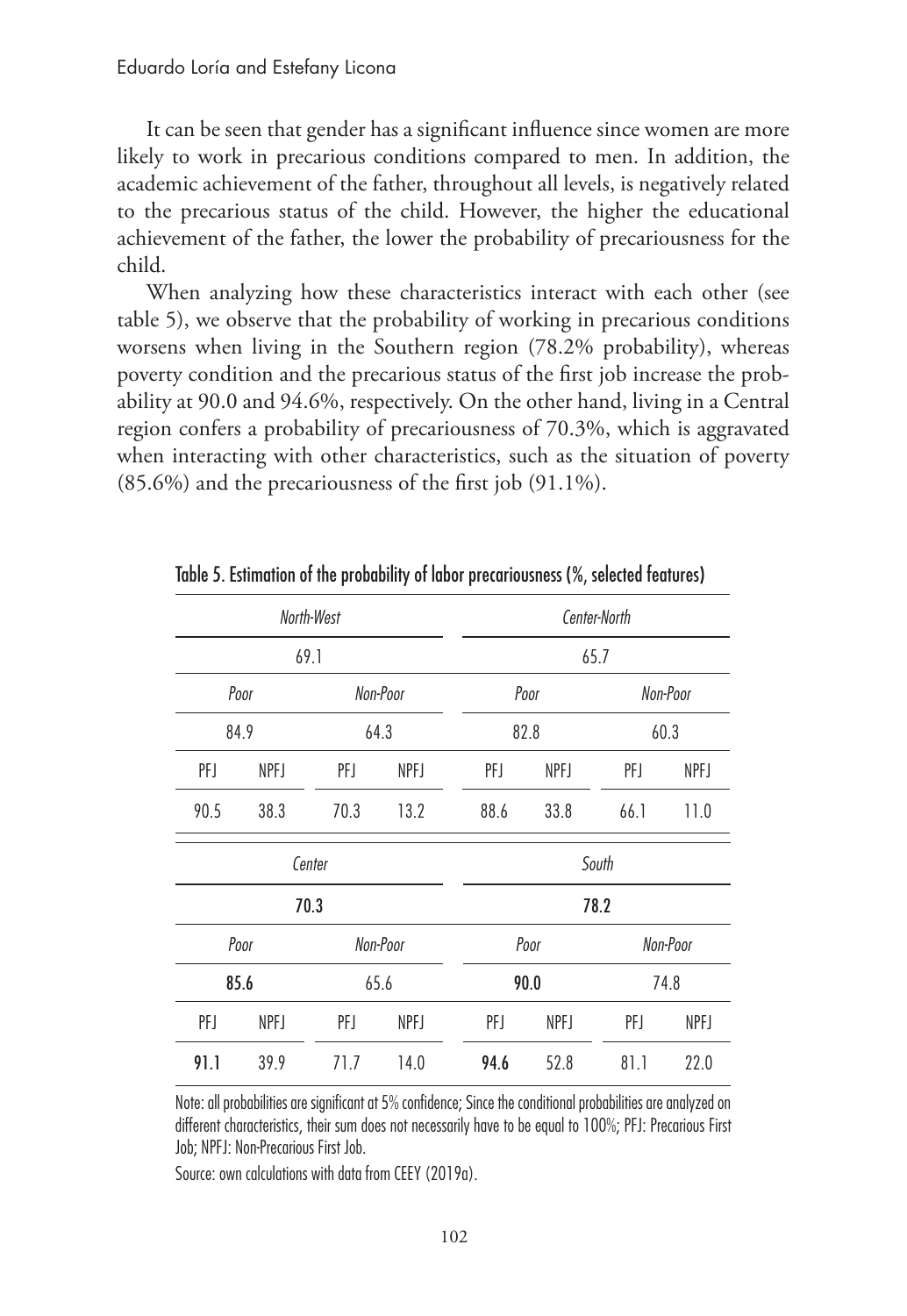## **5. Discussion**

- *1)* In agreement with our hypothesis, we find that coming from a poor household influences strongly and positively the possibility of becoming a precarious worker. As established by the GGC, inequality restricts the possibility of overcoming poverty (Torche, 2010; CEEY, 2019b). It is the fourth variable in importance, only behind the precariousness of the first job and the father's educational achievement (superior and professional education).
- *2)* The results demonstrate that being a woman increases the chances of labor precariousness. This is explained by the dimensions of labor precariousness that register the occupations in which women enroll most frequently: self-employed (informal) activities. This is proved by seeing that, for all the historical series (since 2005Q1), the female informality rate has been systematically higher than the male one. In 2019Q4, the former was of 57.6% against the latter of 55.3% (INEGI, 2020b).
- *3)* We observe that precarious employment is accentuated in the Southern region since its probability doubles that of the rest of the country. According to Loría *et al.* (2020), the Southern states display a stressed structural homogeneity, and are characterized by their poor institutional, economic, and social performance. The authors report that, in this region, the labor market does not respond to economic growth (as suggested by Okun's Law, 1962), and its RCCO average is six percentage points higher than the national standard (12.32%).<sup>20</sup> Central region reports the second largest marginal effect. This is a consequence of its heterogeneity. Furthermore, the regional findings are in line with CEEY (2019b): in the South and Central regions, the options to experience upward social mobility are much lower than in the rest of the regions (CEEY, 2019b, p. 42).
- *4)* According to GGC, one of the most relevant results is that the father's educational attainment has a significant (and increasing) effect on the children's work trajectory and influences their probability of becoming precarious workers.
- *5)* Finally, the precariousness of the first job has the greatest impact in the Mexican work trajectory because it reports the highest marginal effect of the entire model (0.65). According to CEEY (2019b), schooling and socioeconomic level determine the possibilities of social mobility and the condition of the first job and the achievements in the labor market, so that the first job plays a relevant role in the occupational trajectories (Llamosas and Rangel, 2019).

<sup>&</sup>lt;sup>20</sup> The authors report the arithmetic average for 2004O1-2018O2.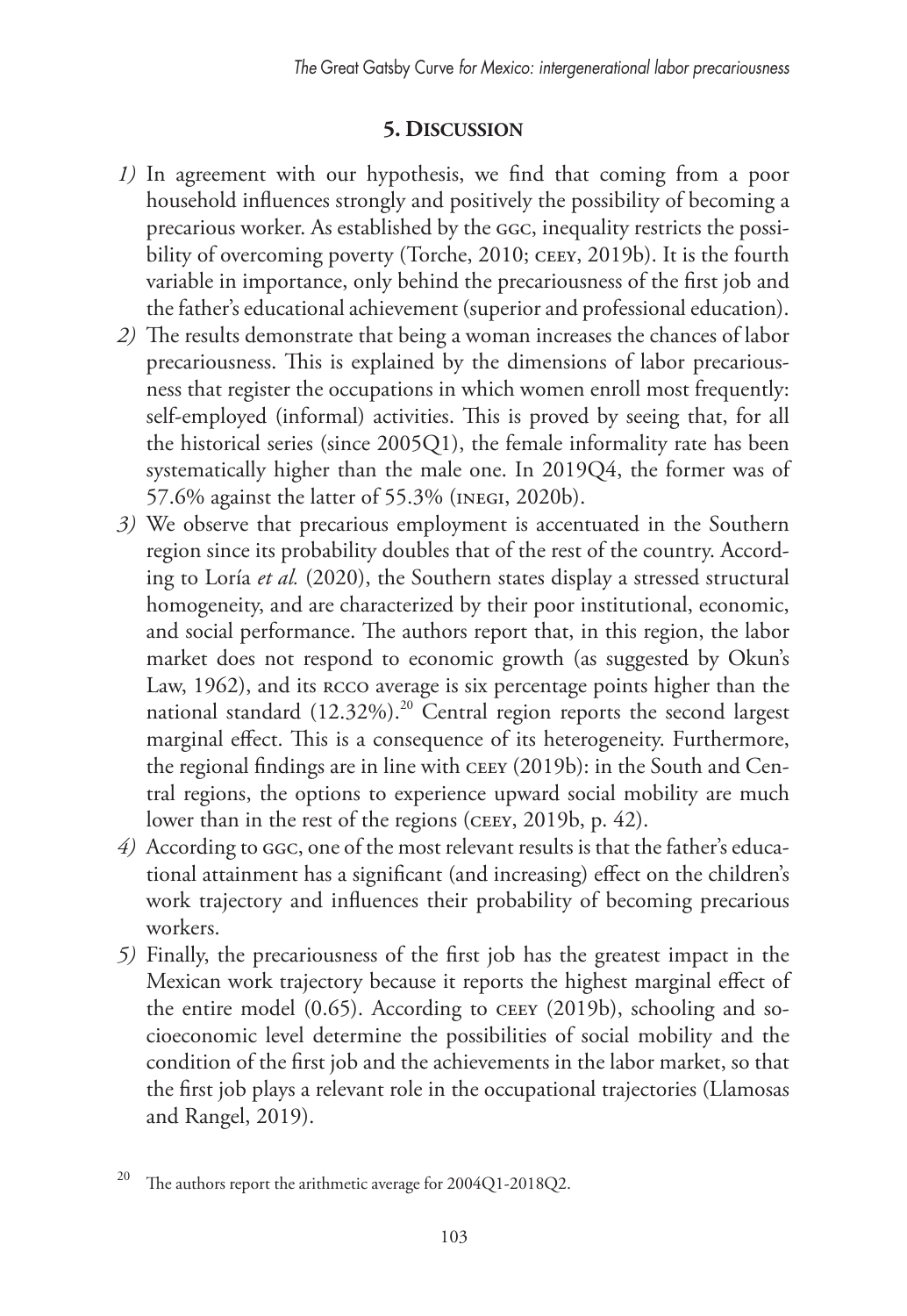*6)* The econometric findings show the importance of the factors that influence inequality of opportunities. Table 5 highlights characteristics of origin such as the region, poverty conditions of the household, the precariousness of the first job, and how the probability of precariousness in the current job increases when these characteristics are analyzed together. Thus, as shown in figure 2, the structure of the labor market plays a central role for it can perpetuate or modify the socioeconomic conditions of origin and inequality of opportunities, as well as reconfigure a poverty trap.

### **6. Conclusion and further comments**

Labor market represents an essential element in the occupied population's life, because it determines their income and, therefore, defines their possibilities and decisions regarding consumption, savings, and retirement for present and future generations.

At first sight, up to 2019, we can suggest that the conditions of the Mexican labor market have improved since unemployment and informality remained at historically low levels. Nevertheless, the working conditions (quality) of a significant part of the occupied population have deteriorated considerably –as reflected in the levels of labor precariousness expressed by RCCO and MWRwhich can be associated to the negative effects of the *Great Recession* of 2009 and the Labor Reform of 2012.

As an additional contribution of this paper, we assert that labor precariousness is a multidimensional concept that implies much more than only perceiving low remunerations and working extremely long or short working hours. A wider conceptualization, like the one we propose, must add the following dimensions: no written contracts, no benefits, no social security, and flexibility of the labor market.

The objective of this document is to demonstrate that being a precarious worker is determined by initial conditions upon which individuals cannot exert any control. At the same time, labor precariousness presents an explanation for social mobility, as there are circumstances that allow for a rise along the socioeconomic ladder while others make it difficult. This analysis offers an explanation for the transmission mechanism behind the hypothesis of *The Great Gatsby* Curve by Krueger (2012), because we have demonstrated, based on the data from SMS, that household poverty and the father's education are associated to the probability of the children's becoming precarious workers. Consequently, experiencing social mobility from one generation to another be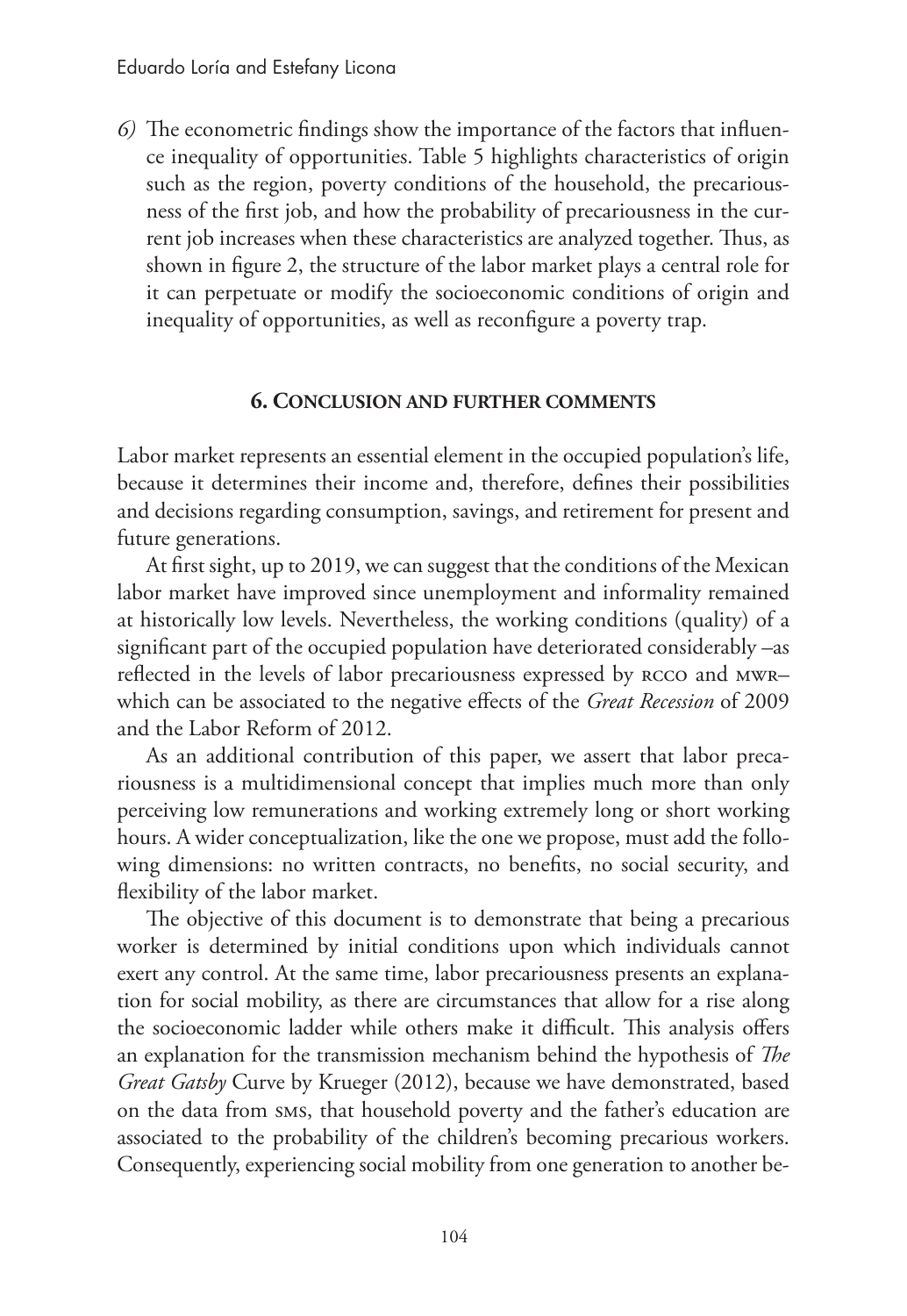comes a difficult task, while a precarious work trajectory persists. We also find that additional indicators like the region of residence, gender, the socioeconomic status of the household of origin (poverty), and the precarious first job are statistically significant, thus providing high economic sense and meaning.

It is the precarious first job, poverty and region, specifically, which mostly increases the probability of working in precarious conditions, and which most strongly impacts the future work trajectory. Furthermore, when these characteristics interact with each other, we find that the probability of getting a precarious job worsens, which reflects how relevant inequality of opportunities is for the labor trajectory.

Another important factor is the father's education, which plays a decisive role in the children's investment in human capital. This represents a substantial piece of evidence that, at least in Mexico, conditions of origin affect the trajectory of people's lives and work.

When Deaton (2013) and Atkinson (2015) deal with wellbeing, escape from poverty, and inequality reduction, they do not attribute solutions exclusively to the economic sphere. Access to social security, benefits, and decent labor conditions also play an important role because they reduce people's vulnerability in the face of economic crashes.

In this sense –and related to the two previous economic crises, the *dot com*  crisis, and the *Great Recession* of 2009– the Mexican crisis of 1995 further increased poverty (particularly food poverty). As a result of this impact, it took six years to return to the previous levels. GDP decreased by 6.8% in 1995, and food poverty augmented 72% after going from 22 to 38% of the total population.

The ongoing crisis (engendered by the SARS-CoV-2 pandemic) is impacting every sector of the economic activity and is generating employment and wage losses (permanent). The consequences that it carries will represent the greatest challenge for all the different branches of human knowledge, and not only for social sciences and economics. It is evident that this pandemic will have enormous effects on inequality, labor precariousness, and, consequently, on poverty all around the world. Once again, labor markets will be the means through which these effects and consequences will be transferred or diluted and will lay the foundations for the eventual recovery.

Most probably, the starting decade will be recognized for the yet unseen increments in poverty, inequality, and labor precariousness, which in turn will hamper growth in the long run. Thus, these will be (or at least should be) the crucial themes to determine the academic agenda of research and politics all around the world.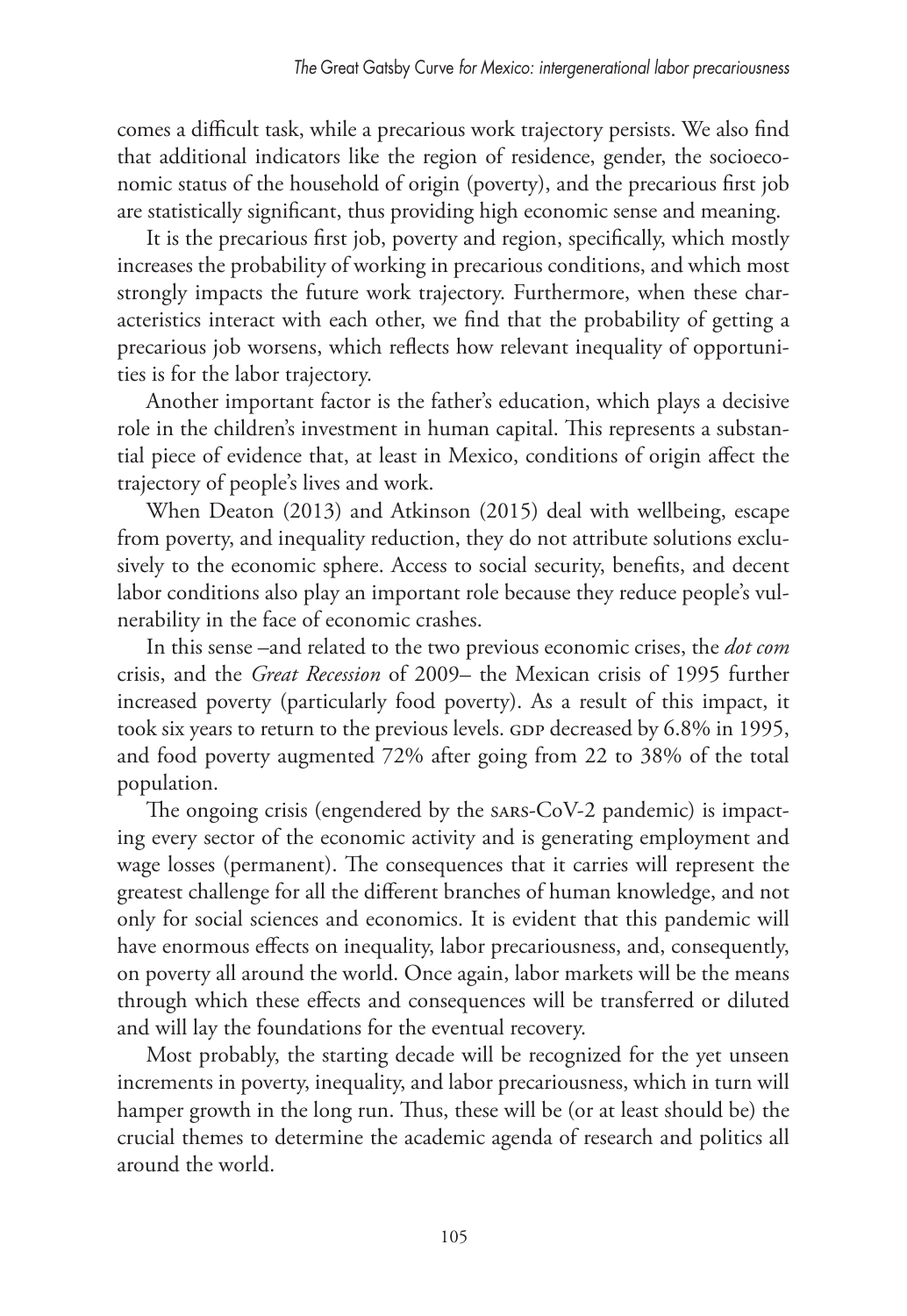#### **Acknowledgements**

We thank the critical reading of Emmanuel Salas, as well as the research assistance of Xóchitl Hernández and Eduardo Martínez. The usual disclaimer applies.

#### **Methodological Appendix**

To identify precarious workers who come from a poor household, we employed the methodology of Vélez *et al.* (2015) and we built a Wealth Index by using the Multiple Correspondence Analysis (MCA) which allows summing up several variables in a reduced number of representative dimensions with the least possible information loss.

The set of total information contains the assets, goods, and services that allows us to quantify the wealth of the household of origin, described in table A1. We use data from CEEY (2019a) because it possesses the information related to the household features and the interviewee's set of actives when he was 14 years old and enables the characterization of the economic situation of the household of origin.

The specificity for the construction of the Wealth Index is composed by the variables displayed in table A2, which allow the most representative inertia, explained by the first dimension, to be 95.4% of the information set.

| Floor                      | Credit card                  | Vacuum cleaner         | Holiday house                |
|----------------------------|------------------------------|------------------------|------------------------------|
| Piped water                | Department store credit card | Cable or Satellite TV  | Local or commercial business |
| Electricity                | Stove                        | Microwave oven         | Lands or fields              |
| <b>Bathroom</b>            | Washing machine              | Cellphone              | Land                         |
| Water heater               | Refrigerator                 | Computer               | Automobile                   |
| Permanent domestic service | Telephone                    | Access to the internet | Farming machinery            |
| Savings account            | Television                   | Videogame console      | Animals                      |
| Cheque account             | Toaster                      | DVD or VHR player      | Cattle                       |

Table A1. Did the household where you lived when you were around 14 years old had…?

Source: own elaboration.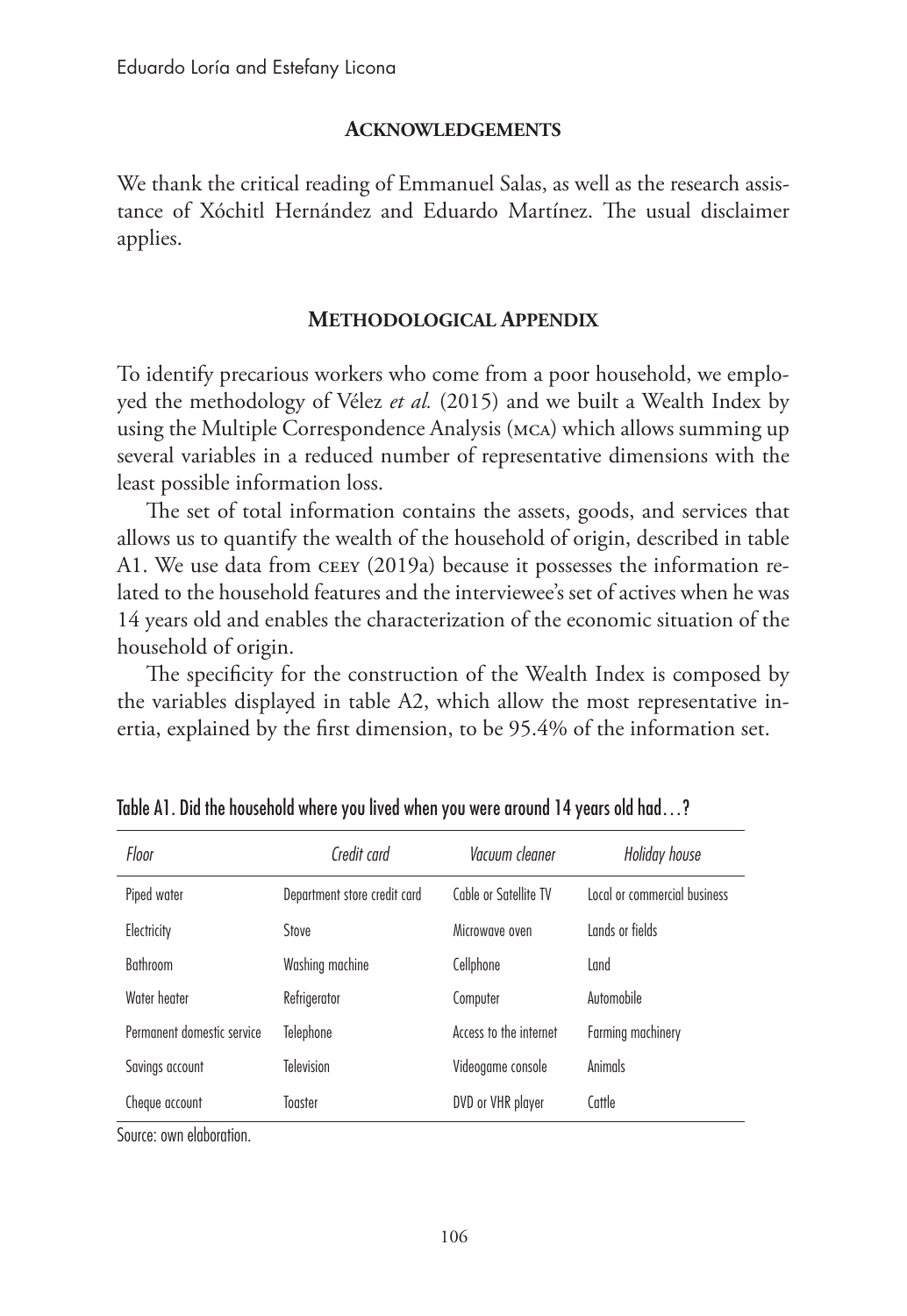| Total explained inertia      | 95.4%     |
|------------------------------|-----------|
| First axis explained inertia | 90.6%     |
| Variable                     | % Inertia |
| Floor                        |           |
| No                           | 0.04      |
| Yes                          | 0.01      |
| Piped water                  |           |
| No                           | 0.04      |
| Yes                          | 0.02      |
| Electricity                  |           |
| No                           | 0.04      |
| Yes                          | 0.01      |
| Bathroom                     |           |
| No                           | 0.04      |
| Yes                          | 0.03      |
| Water heater                 |           |
| No                           | 0.02      |
| Yes                          | 0.04      |
| Savings account              |           |
| No                           | 0.00      |
| Yes                          | 0.04      |
| Cheque account               |           |
| No                           | 0.00      |
| Yes                          | 0.04      |
| Credit card                  |           |
| No                           | 0.00      |
| Yes                          | 0.04      |
| Stove                        |           |
| No                           | 0.04      |
| Yes                          | 0.03      |

|  |                         |  |  | Table A2. Wealth Index by using the multiple |
|--|-------------------------|--|--|----------------------------------------------|
|  | correspondence analysis |  |  |                                              |

*Continue*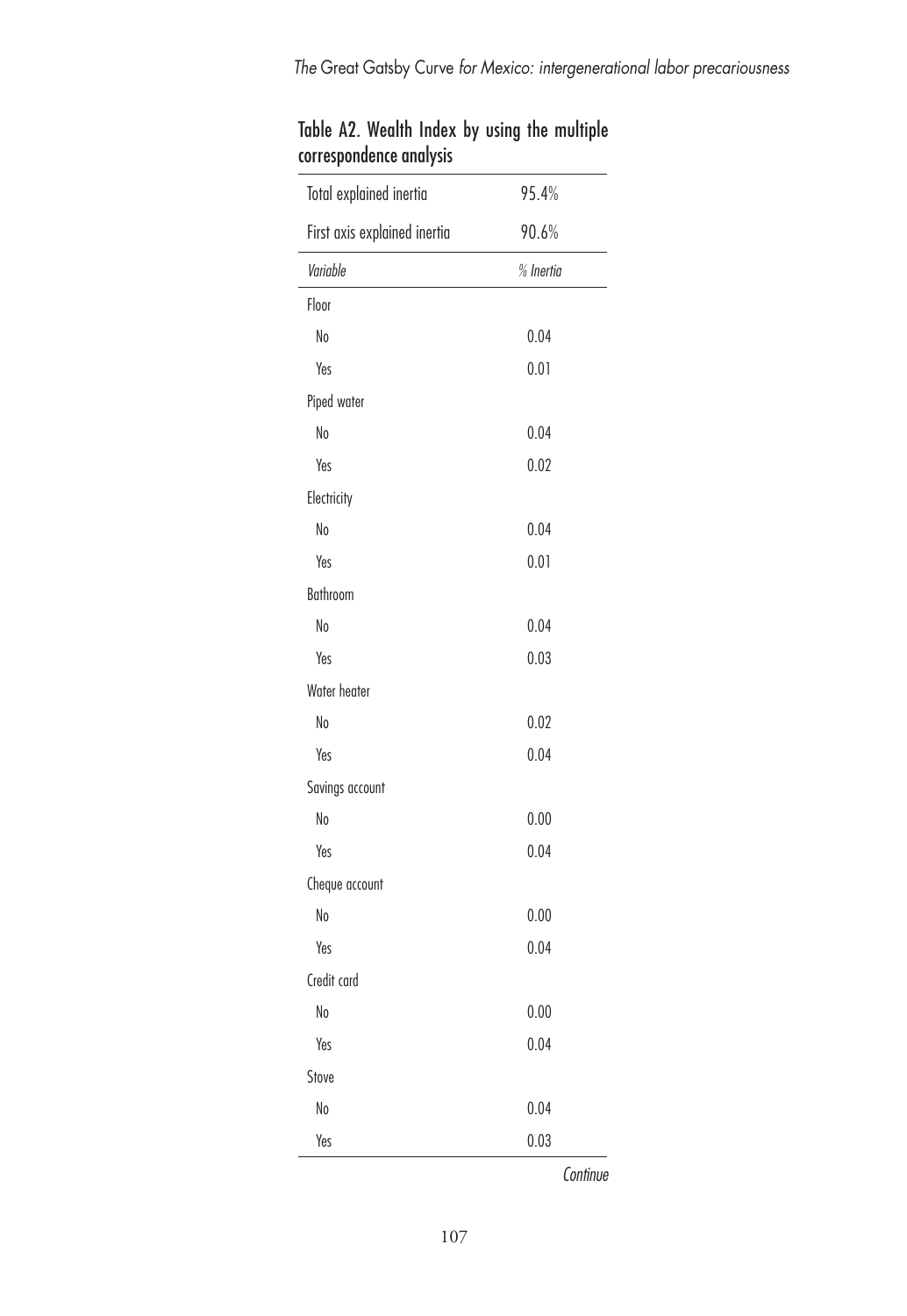| Washing machine       |      |
|-----------------------|------|
| No                    | 0.02 |
| Yes                   | 0.05 |
| Refrigerator          |      |
| No                    | 0.04 |
| Yes                   | 0.04 |
| Telephone             |      |
| No                    | 0.01 |
| Yes                   | 0.05 |
| Television            |      |
| No                    | 0.04 |
| Yes                   | 0.03 |
| Cable or Satellite TV |      |
| No                    | 0.00 |
| Yes                   | 0.03 |
| Microwave oven        |      |
| No                    | 0.01 |
| Yes                   | 0.05 |
| Cellphone             |      |
| No                    | 0.00 |
| Yes                   | 0.03 |
| Computer              |      |
| No                    | 0.00 |
| Yes                   | 0.04 |
| DVD or VHR player     |      |
| No                    | 0.00 |
| Yes                   | 0.05 |
| Automobile            |      |
| No                    | 0.00 |
| Yes                   | 0.03 |

| Table A2. Wealth Index by using the multiple |  |  |  |
|----------------------------------------------|--|--|--|
| correspondence analysis (continuation)       |  |  |  |

Source: own calculations with data from CEEY (2019a).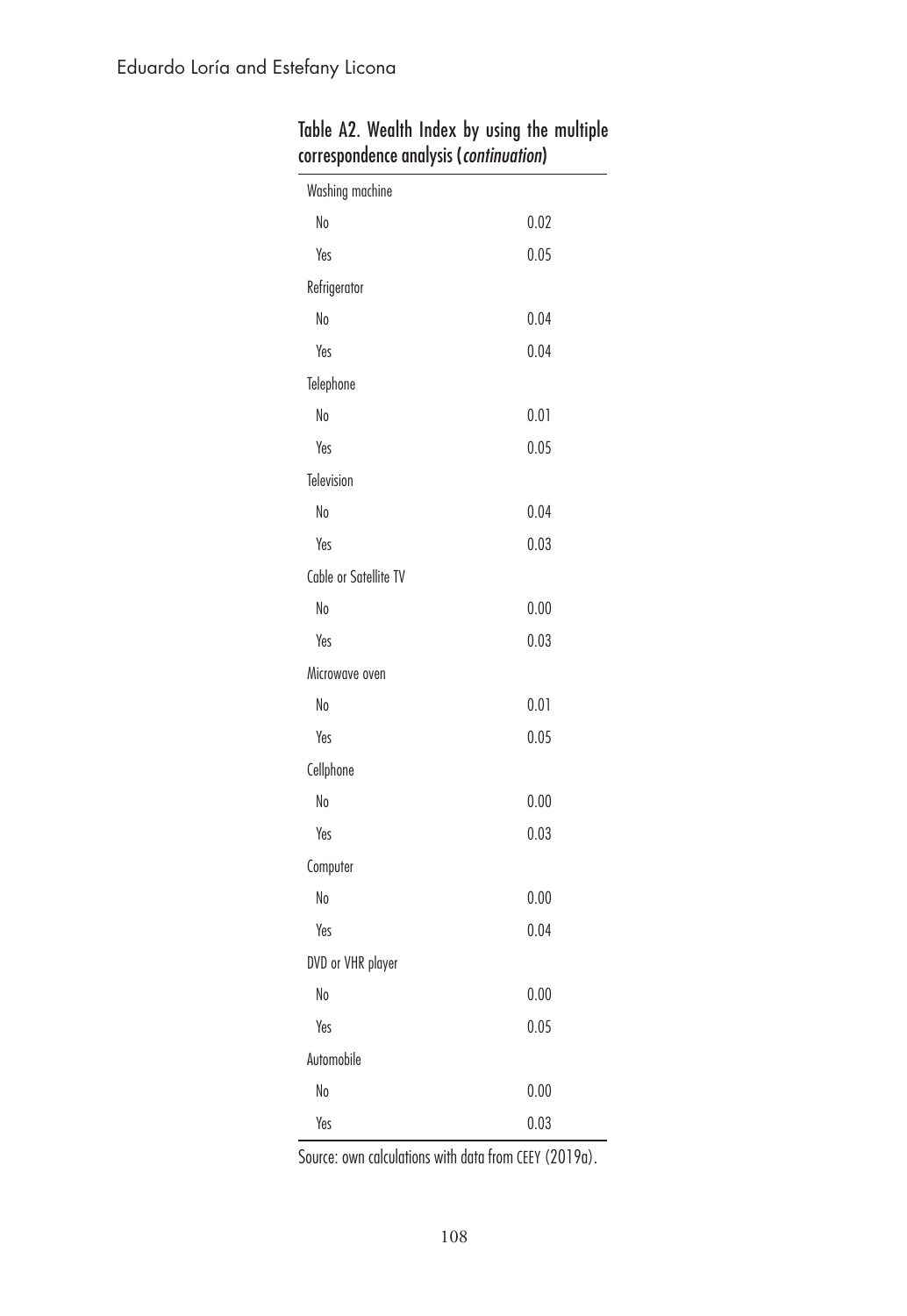# **Bibliography**

Aiyar, S. and Ebeke, C. (2019). Inequality of opportunity, inequality of income and economic growth. (Working Paper No. 19/34). International Monetary Fund. https://www.imf.org/en/Publications/WP/Issues/2019/02/15/ Inequality-of-Opportunity-Inequality-of-Income-and-Economic-Growth-46566

Atkinson, A. (2015). *Inequality: What can be done?* Harvard University Press.

- Bayón, M. (2006). Precariedad social en México y Argentina: tendencias, expresiones y trayectorias nacionales. *Revista de la CEPAL, 88*. http://hdl. handle.net/11362/11107
- Becker, B. (2011). Social disparities in children's vocabulary in early childhood: Does pre-school education help to close the gap? *The British Journal of Sociology, 62(1)*. https://doi.org/10.1111/j.1468-4446.2010.01345.x
- Becker, G. (1994). *Human capital: A theoretical and empirical analysis, with special reference to education*. University of Chicago Press by The National Bureau of Economic Research. (Original publication 1964).
- Bishop, J., Liu, H. and Rodríguez, J. (2014). Cross-country intergenerational status mobility: is there a Great Gatsby Curve. *Research on Economic Inequality, 22*. https://doi.org/10.1108/S1049-258520140000022007
- Boisier, S. (2001). *Conversaciones sociales y desarrollo regional: potenciación del capital sinergético y creación de sinergía cognitiva en una región*. Editorial Universidad de Talca.
- Brahim, S. and McLeod, D. (2016). Inequality and mobility: Gatsby in the Americas. *Modern Economy, 7(05)*. http://dx.doi.org/10.4236/me.2016. 75070
- Cameron, A. and Trivedi, P. (2005). *Microeconometrics: Methods and applications.* Cambridge University Press.
- Campos-Vázquez, R. (2013). Efectos de los ingresos no reportados en el nivel y tendencia de la pobreza laboral en México. *Ensayos Revista de Economía, 32(2).* https://ensayos.uanl.mx/index.php/ensayos/article/view/58
- Contreras, Ó. (2000). Los estudios acerca de la flexibilidad laboral en México: algunas observaciones críticas. *Estudios Sociológicos, 18(54)*. https://doi. org/10.24201/es.2000v18n54.729
- Corak, M. (2013). Income inequality, equality of opportunity, and intergenerational mobility. *Journal of Economic Perspectives*, *27(3)*. https://www. aeaweb.org/articles?id=10.1257/jep.27.3.79
- Deaton, A. (2013). *The great escape: health, wealth, and the origins of inequality*. Princeton University Press.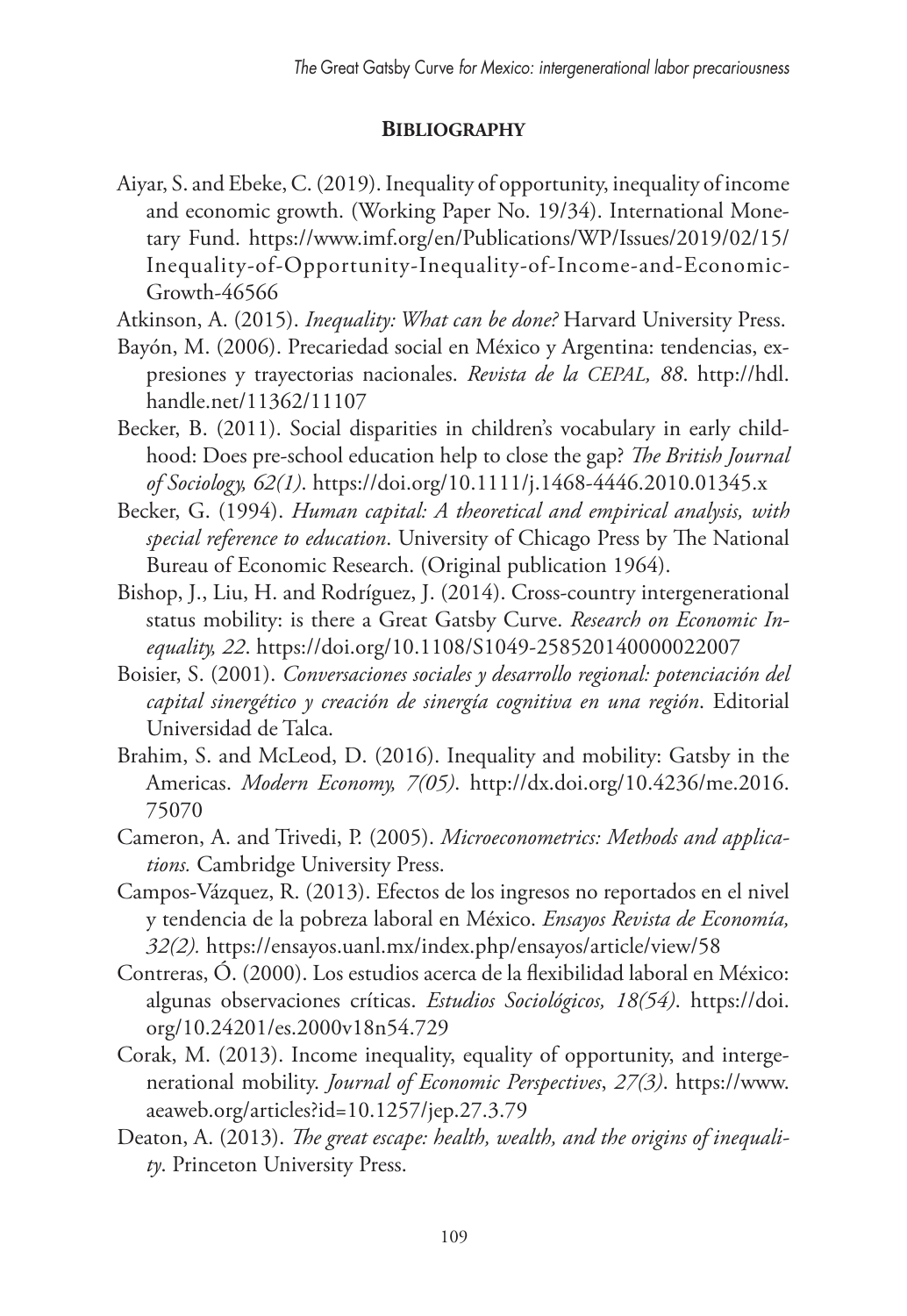- De Oliveira, O. (2006). Jóvenes y precariedad laboral en México. *Papeles de Población, 12(49)*. https://rppoblacion.uaemex.mx/article/view/8660
- Durán, R. (2019). Comparación de metodologías de imputación aplicadas a ingresos laborales de la ENOE. *Realidad, Datos y Espacio Revista Internacional de Estadística y Geografía, 10(3)*. https://rde.inegi.org.mx/index. php/2019/12/18/comparacion-de-metodologias-de-imputacion-aplicadas-a-ingresos-laborales-de-la-enoe/
- Espinosa-Yglesias Research Center (CEEY) (2019a). Encuesta ESRU de Movilidad Social en México 2017. https://ceey.org.mx/contenido/que-hacemos/ emovi/

\_\_\_\_\_\_ (2019b). Informe Movilidad Social en México 2019. Hacia la igualdad regional de oportunidades. Centro de Estudios Espinosa-Yglesias. https://ceey.org.mx/wp-content/uploads/2019/05/Informe-Movilidad-Social-en-M%C3%A9xico-2019.pdf

\_\_\_\_\_\_ (2019c). Nota metodológica Encuesta ESRU de Movilidad Social en México 2017 (ESRU-EMOVI 2017). Centro de Estudios Espinosa-Yglesias. https://ceey.org.mx/contenido/que-hacemos/emovi/

- Ferreira, F. and Peragine, V. (2015). Equality of opportunity: Theory and evidence. (Policy Research Working Paper 7217) World Bank. https://elibrary.worldbank.org/doi/abs/10.1596/1813-9450-7217
- Gallie, D. and Paugam, S. (2003). Social precarity and social integration. European Commission Directorate-General Employment Eurobarometer 56.1. https://ec.europa.eu/employment\_social/soc-prot/soc-incl/eurobaro meter\_en.pdf
- Garner, C. and Raudenbush, S. (1991). Neighbourhood effects on educational attainment: A multilevel analysis. *Sociology of Education, 64(4)*. https:// doi.org/10.2307/2112706
- Granger, C. and Newbold, P. (1974). Spurious regression in econometrics. *Journal of Econometrics*, *2*. https://doi.org/10.1016/0304-4076(74)90034- 7
- Guadarrama, R.*,* Hualde, A. and López, S. (2012). Precariedad laboral y heterogeneidad ocupacional: una propuesta teórico-metodológica. *Revista Mexicana de Sociología, 74(2)*. http://dx.doi.org/10.22201/ iis.01882503p.2012.2.31199
- Hosmer, D. and Lemeshow, S. (2000). *Applied logistic regression*. Wiley & Sons. (Original publication 1989).
- International Monetary Fund (IMF) (2020). World Economic Outlook, April 2020: The Great Lockdown. (World Economic Outlook Reports), Inter-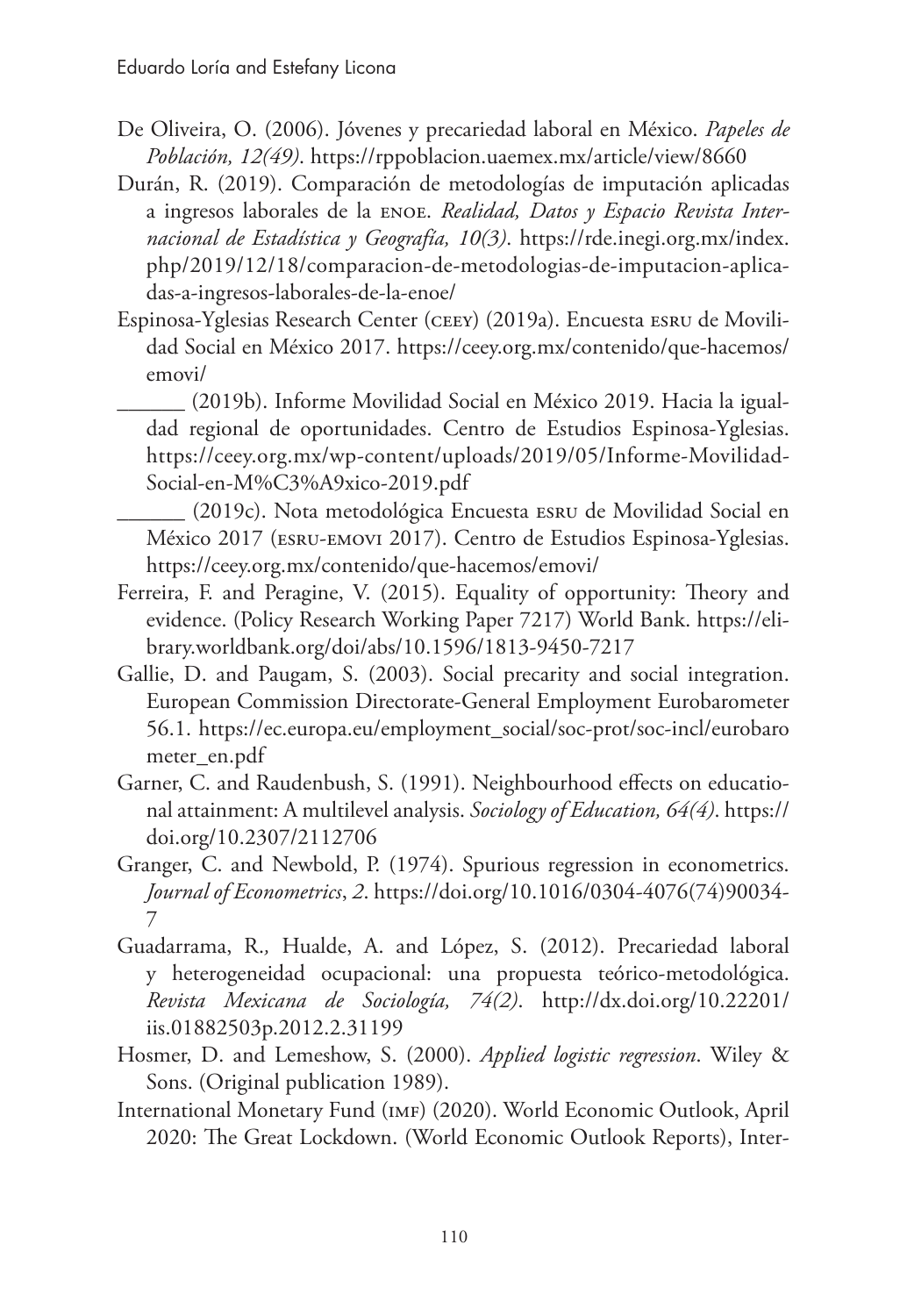national Monetary Fund. https://www.imf.org/en/Publications/WEO/ Issues/2020/04/14/weo-april-2020

- Jerrim, J. and Macmillan, L. (2015). Income inequality, intergenerational mobility, and the Great Gatsby Curve: Is education the key? *Social Forces, 94(2).* https://doi.org/10.1093/sf/sov075
- Krueger, A. (2012). The rise and consequences of inequality in the United States. https://cdn.americanprogress.org/wp-content/uploads/events/201 2/01/pdf/krueger.pdf?\_ga=2.23876542.589191352.1633044797- 316570797.1633044797
- Llamosas, I. and Rangel, E. (2019). Efectos del primer empleo sobre las perspectivas laborales de los trabajadores en las regiones de México. Un enfoque de movilidad social. (Documento de trabajo 05/2019)*.* Centro de Estudios Espinosa-Yglesias. https://ceey.org.mx/wp-content/uploads/2020/03/05- Llamosas-y-Rangel-2019.pdf
- Loría, E. and Salas, E. (2019). México: Reforma Laboral 2012: una formalización empobrecedora. *Revista Chilena de Economía y Sociedad*, *13(2)*. https://rches.utem.cl/?p=1270
- Loría, E., Rojas, S. and Martínez, E. (2020). Ley de Okun en México: un análisis de heterogeneidad estatal, 2004Q1-2018Q2. *Revista de la CEPAL*. Approved for publication.
- Marks, G. (2014). Demographic and socioeconomic inequalities in student achievement over the school career. *Australian Journal of Education, 58(3)*. https://doi.org/10.1177%2F0004944114537052
- National Council for the Evaluation of Social Development Policy (CONE-VAL) (2019a). *Metodología para la medición multidimensional de la pobreza*. https://www.coneval.org.mx/InformesPublicaciones/InformesPublicaciones/Documents/Metodologia-medicion-multidimensional-3er-edicion. pdf
	- \_\_\_\_\_\_ (CONEVAL) (2019b). Medición de la pobreza. Resultados de pobreza en México 2018 a nivel nacional y por entidades federativas. https://www. coneval.org.mx/Medicion/Paginas/PobrezaInicio.aspx
- National Institute of Statistics and Geography (INEGI) (2019). Banco de Información Económica. https://www.inegi.org.mx/sistemas/bie/ (Accessed August 18, 2019).
	- \_\_\_\_\_\_ (2020a). Glosario. http://www3.inegi.org.mx/rnm/index.php/catalog/350/vargrp/VG9 (Accessed April 22, 2020).
	- \_\_\_\_\_\_ (2020b). Tabulados Encuesta Nacional de Ocupación y Empleo. https://www.inegi.org.mx/programas/enoe/15ymas/default.html#Tabu lados (Accessed April 22, 2020).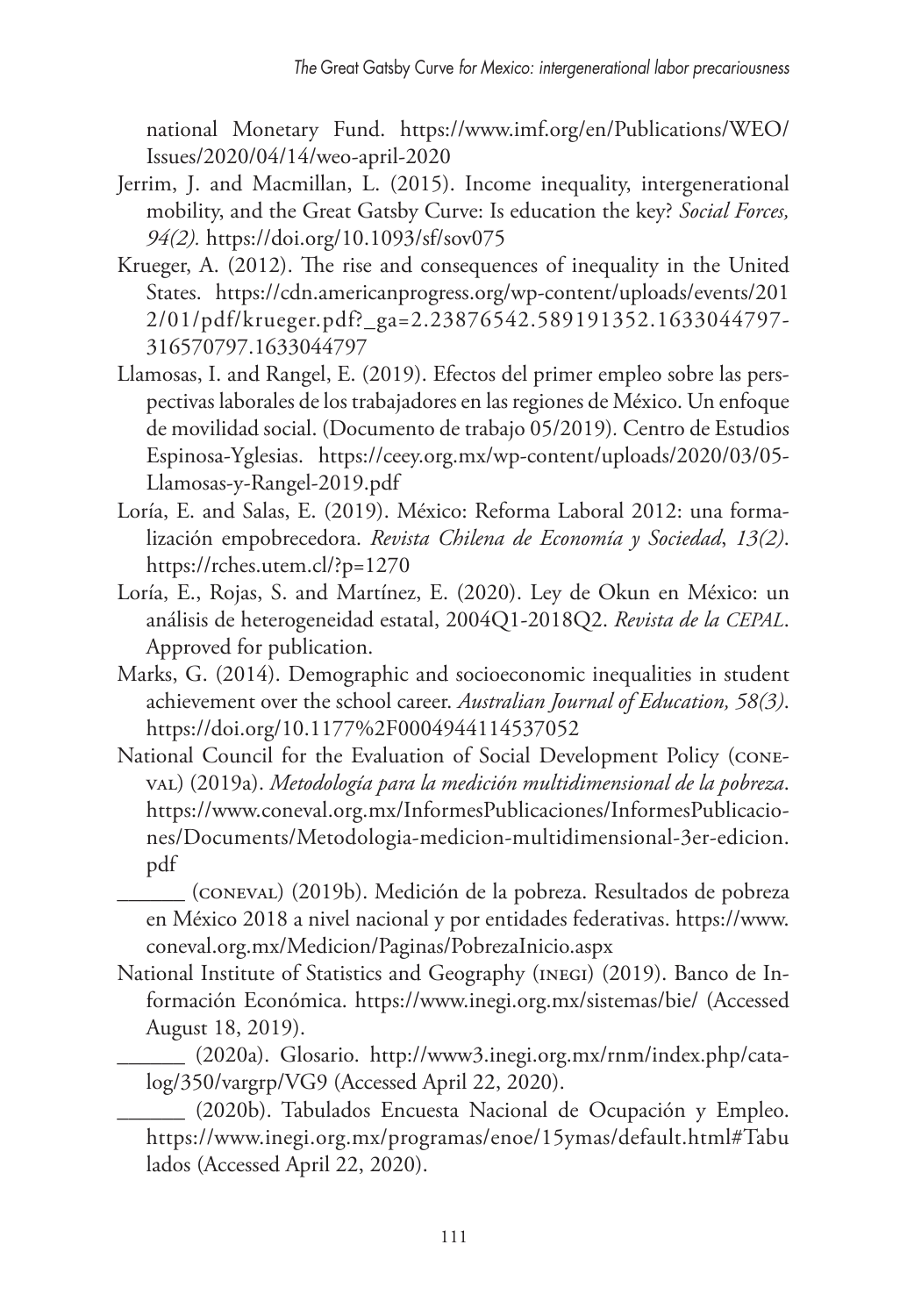\_\_\_\_\_\_ (2020c). Censos Económicos 2004, 2009 and 2014. http://www. beta.inegi.org.mx/app/saic/ (Accessed April 22, 2020).

- Newey, W. and West, K. (1987). A simple, positive semi-definite, heteroskedasticity and autocorrelation consistent covariance matrix. *Econometrica*, *55(3)*. https://doi.org/10.2307/1913610
- Okun, A. (1962). Potential GNP: Its Measurement and Significance. In Proceedings of the Business and Economic Statistics Section of the American Statistical Association. Alexandria, VA. *American Statistical Association*.
- Organization for Economic Co-operation and Development (OECD) (2018). *A broken social elevator? How to promote social mobility*. OECD Publishing.
- Roemer, J. (2002). Equality of opportunity: A Progress Report. *Social Choice and Welfare*, *19(2)*. https://www.jstor.org/stable/41106460
- Schleicher, A. (2018). *PISA 2018 Insight and interpretations*. OECD Publishing.
- Sikora, J. and Saha, L. (2007). Corrosive inequality? Structural determinants of educational and occupational expectations in comparative perspective. *International Education Journal: Comparative Perspectives, 8(3)*. https://openjournals.library.sydney.edu.au/index.php/IEJ/article/ view/6820/7460
- Solís, P. (2016). Estratificación social y movilidad de clase en México a principios del siglo XXI. In: P. Solís and M. Boado (eds.). *Y sin embargo se mueve... Estratificación social y movilidad intergeneracional en América Latina* (pp. 297-353). Centro de Estudios Espinosa-Yglesias.
- Solt, F. (2019). The standardized world income inequality Database Version 8. https://doi.org/10.7910/DVN/LM4OWF
- Staley, T. and Yalonetzky, G. (2016). The "Great Gatsby" Curve in 3D: Inequality of outcomes, inequality of opportunities and social mobility across countries. (Documento de trabajo No. 01/2016) Centro de Estudios Espinosa-Yglesias. https://ceey.org.mx/the-great-gatsby-curve-in-3d-inequali ty-of-outcomes-inequality-of-opportunities-and-social-mobility-acrosscountries/
- Stukel, T. (1988). Generalized logistic models. *Journal of the American Statistical Association, 83(402)*. https://www.tandfonline.com/doi/abs/10.1080 /01621459.1988.10478613
- Torche, F. (2010). Cambio y persistencia de la movilidad intergeneracional en México. Movilidad social en México. In: J. Serrano and F. Torche (eds.). *Movilidad social en México: población, desarrollo y crecimiento* (pp. 71-134). Centro de Estudios Espinosa-Yglesias.
- Vélez, R., Vélez, V. and Stabridis, O. (2015). Construcción de un Índice de Riqueza Intergeneracional a partir de la Encuesta ESRU de movilidad social en